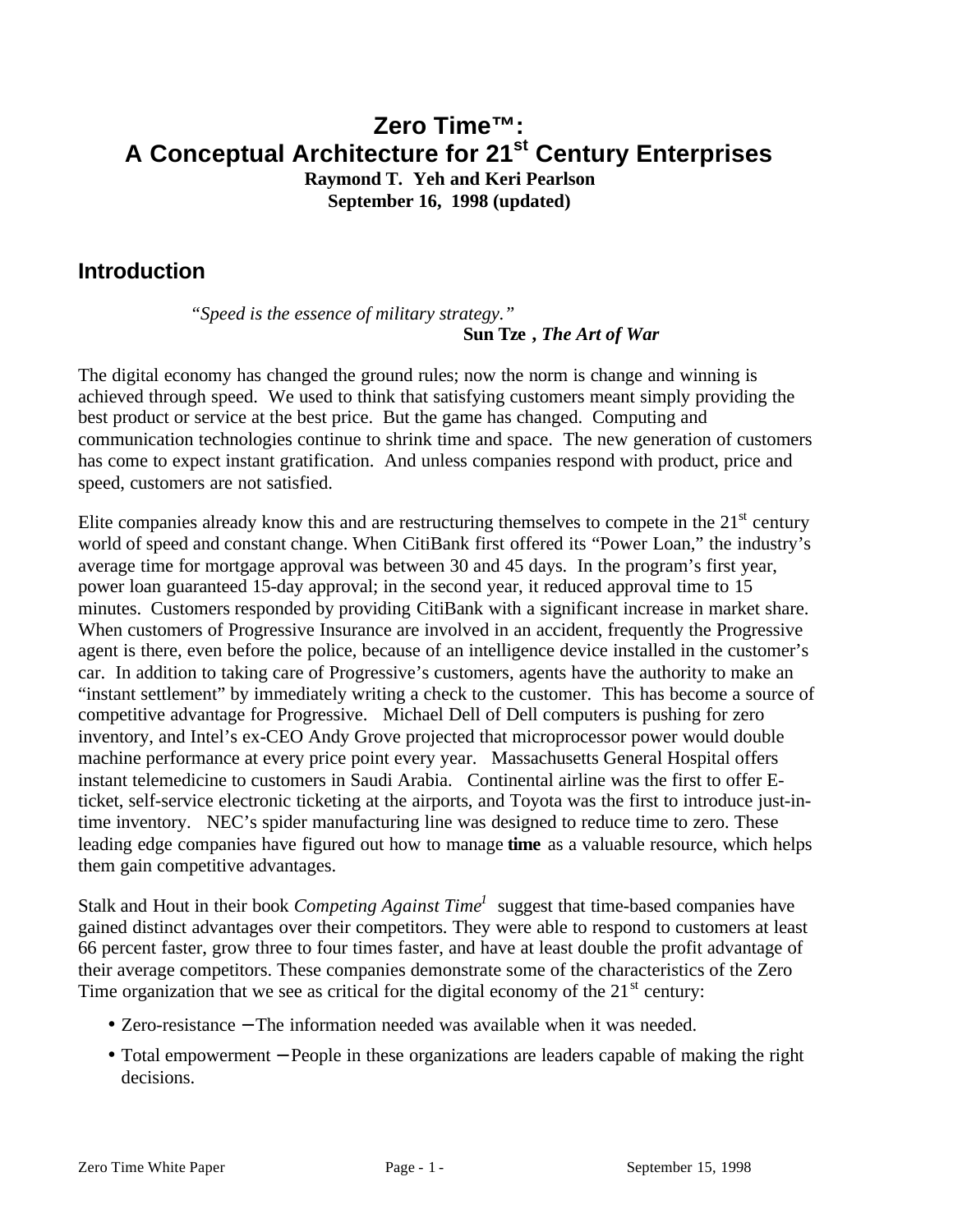• Zero learning gaps − Knowledge is managed throughout its life cycle, from basic learning and creation of knowledge to the conversion of knowledge to customer value.

In this paper, we discuss the concept of Zero Time from several perspectives. First, we describe Zero Time thinking and the disciplines of a Zero Time organization. We then describe how this concept is similar to and different from current popular management theories. Examples of near-Zero Time companies we find in existence today are offered as a glimpse to the future. We then describe how to become a Zero Time organization, and conclude with a section on actually being a Zero Time organization.

# **Zero Time Philosophy**

*"First, the taking in of scattered particulars under one idea, so that everyone understands what is being talked about… Second, the separation of the idea into parts, by dividing it at the joints, as nature directs, not breaking any limb in half as a bad carver might."*

#### **Plato,** *Phaedrus*

We have learned from very early times to divide large problems into smaller pieces to make complex tasks more manageable. For the past two hundred years, ever since the industrial revolution, we have built organizations and enterprises based on Adam Smith's thesis that work should be divided into its simplest and most basic tasks. Smith's principles and practices, their refinement by Frederick W. Taylor, and their enhancements by Henry Ford and Alfred P. Sloan transformed American industry from craftsmanship to mass production. This transformation brought about an impressive gain in overall productivity. However, entering the  $21<sup>st</sup>$  century of a postindustrial, global business age, we have come to realize the deficiencies of this way of thinking.

The enormous, hidden price that we paid for rational thinking is that we lost our intrinsic sense of the connection to a larger whole. This loss is not limited to the business arena, but permeates our society's science and sociology domains as well. For example, despite the brilliant discoveries in physics principles, we were not able to explain the formation of clouds until about 25 years ago. This fact and other similar phenomenon in biology, genetics, etc. led to the formation of chaos theory, which advocates looking at a problem as a whole rather than by examining only its parts. This section will describe the philosophy of Zero Time: a holistic way of thinking about change.

Many enterprises today understand the importance of time from a multitude of viewpoints. FedEx understood that customers would pay premiums for getting the right information at the right time; Dell understood that a "build to order" manufacturing process would guarantee its product delivery in five days from order. Progressive Insurance understood the value of an instant settlement. And Intel and 3M, among others, understood the value of "time pacing"  $2$  to rapidly turn over their product lines. The stellar performances of these leaders demonstrate how time can be an effective competitive weapon.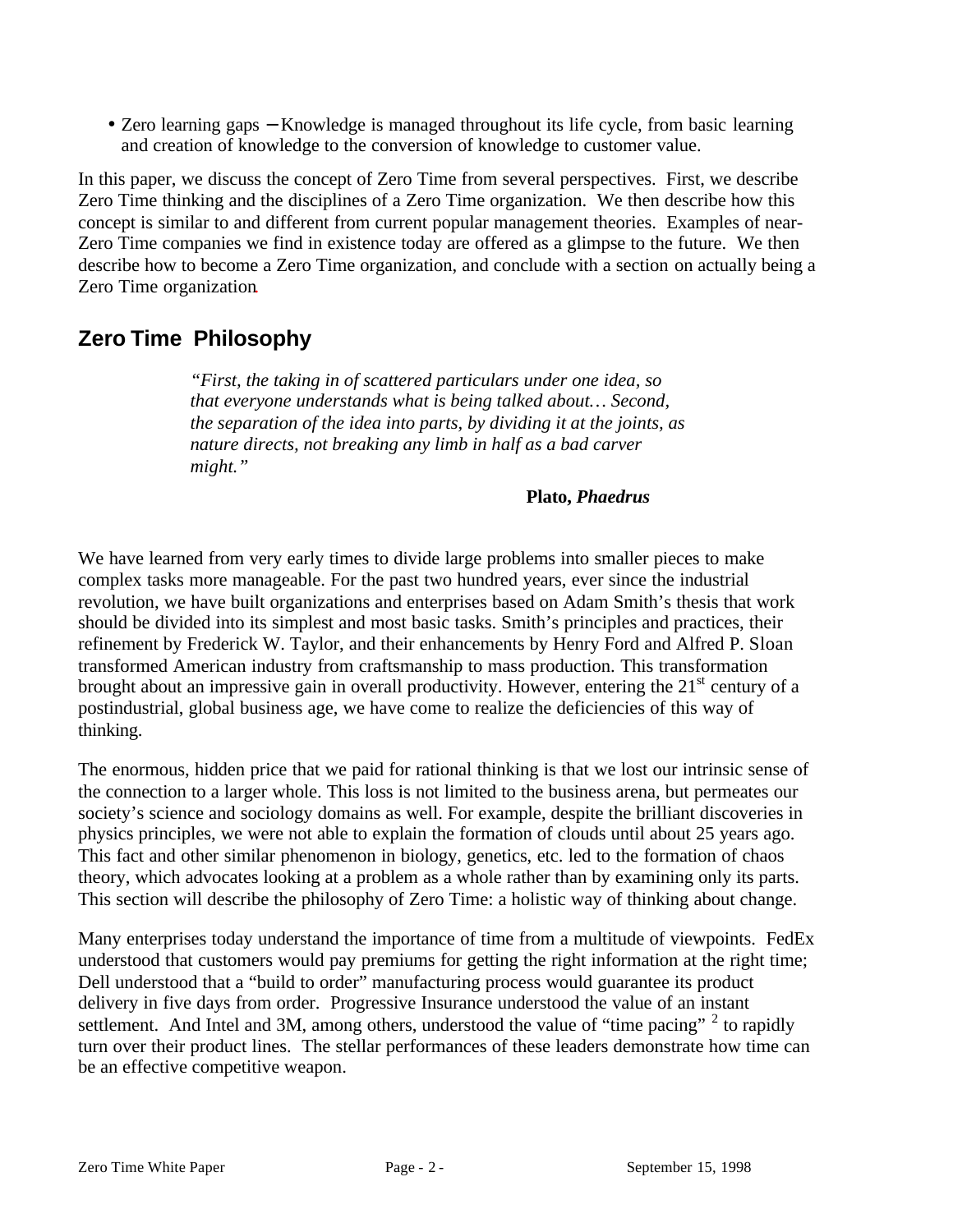While the goal of shrinking time to zero is common, Zero Time thinking is not. The difference is similar to the difference between quality management and zero defects. Both seek to produce a quality product but do so from different fundamental philosophies. The former assumes that there are defects, and hence there is a need to manage defects to ensure only an acceptable level. This means that attention is spent on building processes to inspect and rework output. The latter, on the other hand, assumes that there will be *no* defects. Hence attention is focused on the design and production processes so defects do not occur. While the goal of both approaches is to realize no defects, their methods to achieve that goal will be entirely different. Zero Time is like zero defects in that the challenge is to design instantly executable business processes, rather than to incrementally "fix" existing processes by reducing cycle times. In fact, for many organizations, incremental improvements may never lead the organization to the so-called "promised land."

Normally we think of time as sequential, or "horizontal," in that time flows linearly. Given this, we try to 'slice' our time in order to gain efficiency when dealing with the multitude of situations we encounter daily. As we tackle problems in different time slices, we bring a part of our knowledge, energy and emotion to determine solutions. Zero Time thinking is like taking a view from a "vertical" perspective <sup>3</sup> in that *all* of our knowledge, energy and emotions are brought to bear on the problem. As such, each problem can be solved instantly because we are able to *see* differently. This may sound strange, but a consideration of the experiences of people in a state of meditation or hypnosis suggests that in such a deep state, one can instantly grasp any problem because the notion of time does not exist; time stands still, and the mind is clear. Many worldclass scientists are able to see through the complexity of a problem to reach the essential result. *"I think, therefore, I am*" embodies the philosophy of Zero Time. This statement challenges managers to take a new look at how an organization or individual must function. It suggests that once an idea or order or output is identified and desired, it is instantly produced from existing people, processes and technology in combination. The following table provides a summary of how we view Zero Time thinking, in contrast to conventional wisdom (See Figure 1).

<\*\*\*Figure 1 about here\*\*\*>

To summarize, the Zero Time philosophy describes how organizations have the ability to *see* differently, and have the capability to *act instantly* on what they see.

# **Disciplines of a Zero Time Organization**

*"Speed is Everything. It is the indispensable ingredient in competitiveness. Speed keeps business* − *and people* − *young. It's addictive, and it's a profoundly American taste we need to cultivate."*

## **Jack Welch, CEO of GE**

A Zero Time organization can be characterized by five disciplines: *zero-value-gaps, zerolearning- gaps, zero-management-gaps, zero-process-gaps, and zero-inclusion-gaps*. These disciplines are briefly introduced, then further refined in examples and a description of how to become a Zero Time organization.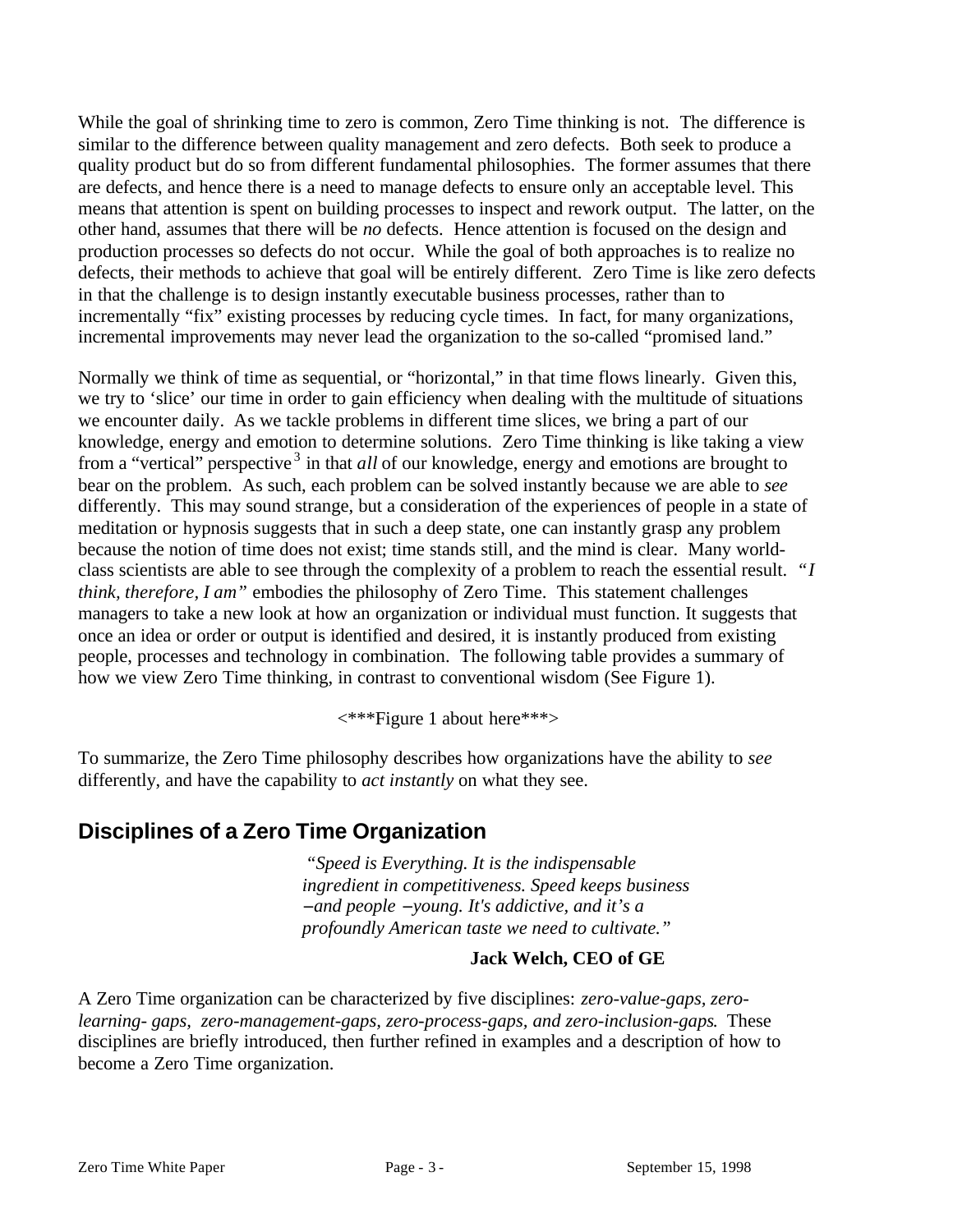## *Zero-value-gaps*

Zero-value-gaps means to custom fit your products or services for each of your customers, one at a time, to maximize the value each receives. Values are of course different for different customers. For example, Swatch's customers desire fashion; Harley Davidson's want lifestyle; Sony's look for innovation; Compaq's demand quality; Wal-Mart's go for low price; 3M's solicit innovation; and IBM's seek premium service. But beyond these generic values, customers want more. They want the product or services tailored exactly to their needs, delivered at the exact time frame, and at a price point that renders the deal satisfactory.

The idea of zero-value-gaps is a totally different way of looking at the market. Since customer and brand loyalty is earned at **each** transaction, long-term market share is no longer meaningful. Customers can be lured away by a more clever, more responsive competitor the next time a transaction is about to happen. Instead, we suggest "customer share" is the new goal. Will each customer continue to buy your products or services instead of using other brands? Can you get 80 percent of each customer's lifetime value? This is certainly contrary to the conventional marketing approach where "market share" is the measuring stick for success. And attaining customer share means understanding what is of value to the customer now and in the future. It means understanding what the customer's customer wants, and providing a product or service that adds value to both your link and the next link of the supply chain. Application of the concept of zerovalue gap forces enterprises to adopt each customer's point of view. Often, helping the customer satisfy his or her customer is a function of the value of time.

One way these elite companies deliver more is to incorporate the value of time into their processes and services. For example, Wal-Mart and Proctor and Gamble linked their databases in a way that pioneered virtual integration to drastically reduce costs and shorten the cycle time for shelf replenishment. Compaq uses Just-In-Time inventory management and build-to-order manufacturing to improve its cycle time to market, and ultimately to reduce costs while maintaining quality. Compaq's CEO, Eckhard Pfeiffer, launched a new business model, the Optimized Distribution Model (ODM), which exemplifies this perspective. "ODM sees our entire business from the customer's point of view. Compaq believes that ODM will create a new customer-value revolution," according to Pfeiffer $\overline{4}$ . Sony utilizes the concept of "product families" <sup>5</sup> to reduce cycle time and prepare its customers for new products.

Zero Time organizations take a broad view of who the "customer" is with whom to share values. Customers include the standard external customer, the one who directly buys goods and services from the organization. But in addition, Zero Time companies often include internal customers, or other departments who need outputs from one another to meet their goals. In some cases, companies include other stakeholders as "customers" and seek to design processes that meet the shared values of the broader collective. Dell Computers is one such company that takes this broader view, as described later in this article.

## *Zero learning gaps*

Zero learning gaps is the capacity to continuously learn and create knowledge, then convert it into customer value. In other words, by Zero learning gaps we mean the management of the entire life cycle of knowledge − from creation to dissemination. We consider knowledge to be any information collected by the organization and then assimilated and processed in some manner in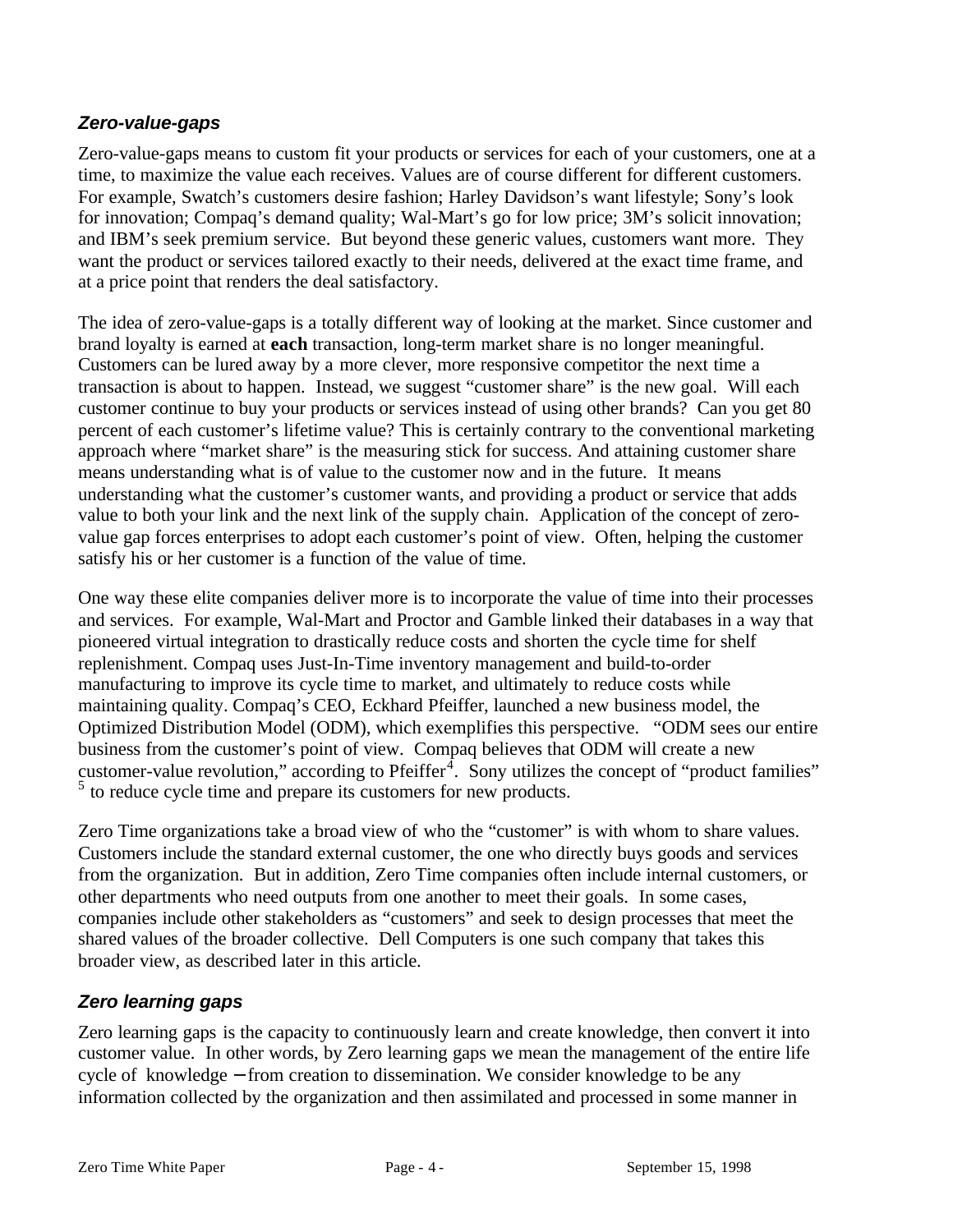order to make it useful to those who need it. Pure information, on the other hand, is a static arrangement of data, without any assimilation or processing to make it more easily used. There are several components necessary to build Zero learning gaps into an organization: an environment for learning; management of the knowledge in chunks that are useful to people; and an infrastructure supporting seamless integration of computing, communication, and content technologies. For example, 3M's 15-percent rule provides an environment in which an employee can request that 15 percent of his or her time be allocated to pursue potential interests to the corporation in order to continue to create knowledge and convert it into customer value. The ubiquitous "post-it" sticker is a product of the 15-percent rule. Another example is the widely used concept of distance learning, where on-demand training is used to distribute knowledge efficiently and effectively.

Through Zero learning gaps, it becomes possible to embed intelligence into products and services GM's *OnBoard* system facilitates the integration of computing, communications and content to each individual car<sup>6</sup>. Some of Otis Elevator's products include embedded processors and communications systems to allow self-diagnosing and to alert remotely the service and maintenance organization of impending failures<sup>7</sup>. Similarly, utility and telephone companies are beginning to offer automatic diagnosis and repair services. Zero learning gaps is the core competency for a Zero Time organization because it is the basis for ensuring the other disciplines can be achieved.

## *Zero-management-gaps*

Zero-management-gaps is based on the concept of holonic management<sup>8</sup> where every part of the organization is in and of itself a whole, complete entity, or a whole within a whole. The concept of *holon*−a whole within a whole−is in fact visible in such naturally occurring entities as the genetic code. Zero-management-gaps means that every person in the Zero Time organization has the ability and the permission to do whatever needs to be done *in order to produce value for customers*. Every person is totally empowered with both the knowledge and the capability to complete whatever tasks he or she is asked to perform. Likewise, teams of workers are also complete and have the tools, ability and capability to complete whatever work they are asked to do. A zero-management-gaps model implies that each whole is aligned with the corporate whole, and all parts are empowered to do what needs to be done. NEC, the computer giant of Japan, highlights the way a holonic organization works. NEC's mobile division's manufacturing line near Tokyo was reduced from 105 meters to 8.5 meters by incorporating the concept of holonics. Each line worker is part of a "spider," or cell, and each worker has a storage box containing one day's supply of parts. The workers in the spider have everything they need to do the job they need to do. If they need assistance, they know to whom to go, and are empowered to seek out whatever is necessary to complete their day's work.

NEC has obtained outstanding results by incorporating a holonic design into the manufacturing process. Manufacturing at NEC is based on the orders received − a pull strategy, rather than on the level of inventory − a push strategy. And the workers report increased satisfaction with the manufacturing process, thus reducing costs associated with high employee turnover and low satisfaction.

The concept of whole within a whole is not new. Wal-Mart used the concept "a store within a store" to give department managers the authority and freedom to run each department as if it were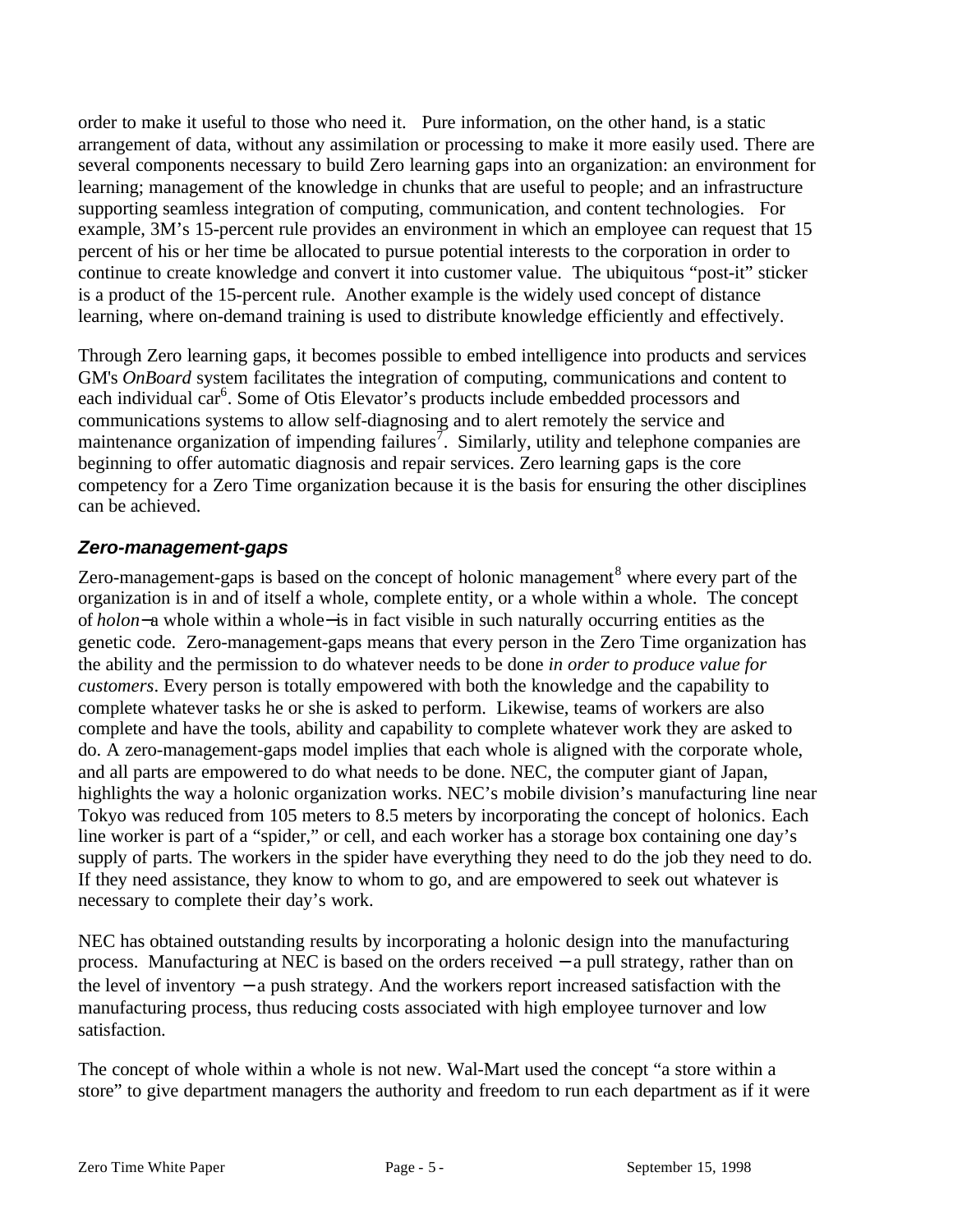their own business. Fast food franchises such as McDonalds also exhibit holonic thinking. Another example is the concept of a "micro-enterprises unit" of Xerox. This unit is one person who represents Xerox with the ability at his or her disposal to satisfy customers' needs, no matter what they might be.

## *Zero-process-gaps*

A zero-resistant process is one in which there are no obstacles to performing whatever tasks are required. Total and immediate availability of all resources needed to complete a task is crucial to zero-process-gaps. Like a superconductor through which current can flow without producing heat, in a Zero Time organization the process can occur without interruption, wait time, or downtime. Zero-process-gaps requires that individuals have achieved personal mastery of tasks and that they are empowered to follow them through. Many organizations today use virtualization: that is, trading virtual space with physical space, to achieve near-zero-process-gaps. For example, Massachusetts General Hospital is using telemedicine to provide patients in Saudi Arabia immediate access to top medical experts. The virtual bookstore, amazon.com, is another such example, since a customer seeking a book can locate, order, pay, and receive it without encountering any impediments or complications. Manufacturers such as Dell and Compaq have replaced inventory with information that reduces resistance. Medtronic has increased its adaptability to market changes through a multigenerational strategy for new product development of cardiac rhythm management devices.. As a consequence of this approach, Medtronic's worldwide share of the pacing business has increased from 30 percent in 1985 to 50 percent in 1997, and over 70 percent of its revenues come from products introduced in the past 12 months<sup>9</sup>. Zero-process-gaps is a critical characteristic of a Zero Time organization.

## *Zero-inclusion-gaps*

Zero-inclusion-gaps means that all people and organizations who need to be involved are included − automatically − with neither physical nor technological boundaries to limit accessibility. The Zero Time organization is a proactive organization that anticipates, senses and responds to the environmental changes influencing completion of the corporation's mission and goals. For example, Toyota, Ford, and Intel, for years, have been including both customers and suppliers in the design of their next-generation products.

This concept is best illustrated through value-added partnerships (VAP) where each partner has a stake in the other partner's successes and failures. The VAP builds on the potential economies of scale and scope of each partner to reduce costs, increase expertise, and leverage knowledge. Figure 2 illustrates the VAP of farm products.

<\*\*\*Figure 2 about here\*\*\*>

Information technology provides the basic infrastructure for zero-inclusion-gaps. One pioneer of the VAP concept is McKesson Corporation, the pharmaceutical products distributor. In the 1970s, McKesson considered selling its pharmaceutical wholesale and distribution business because of the fierce competition from chains. Instead, McKesson created VAPs with insurance companies, drug stores, and consumers using information technology. Another classic example of zeroinclusion-gaps is the Boeing 777 design team. The airlines planning to purchase the new airplane, United, Cathay Pacific, Japan Airlines, and All Nippon Airlines, were involved in the design,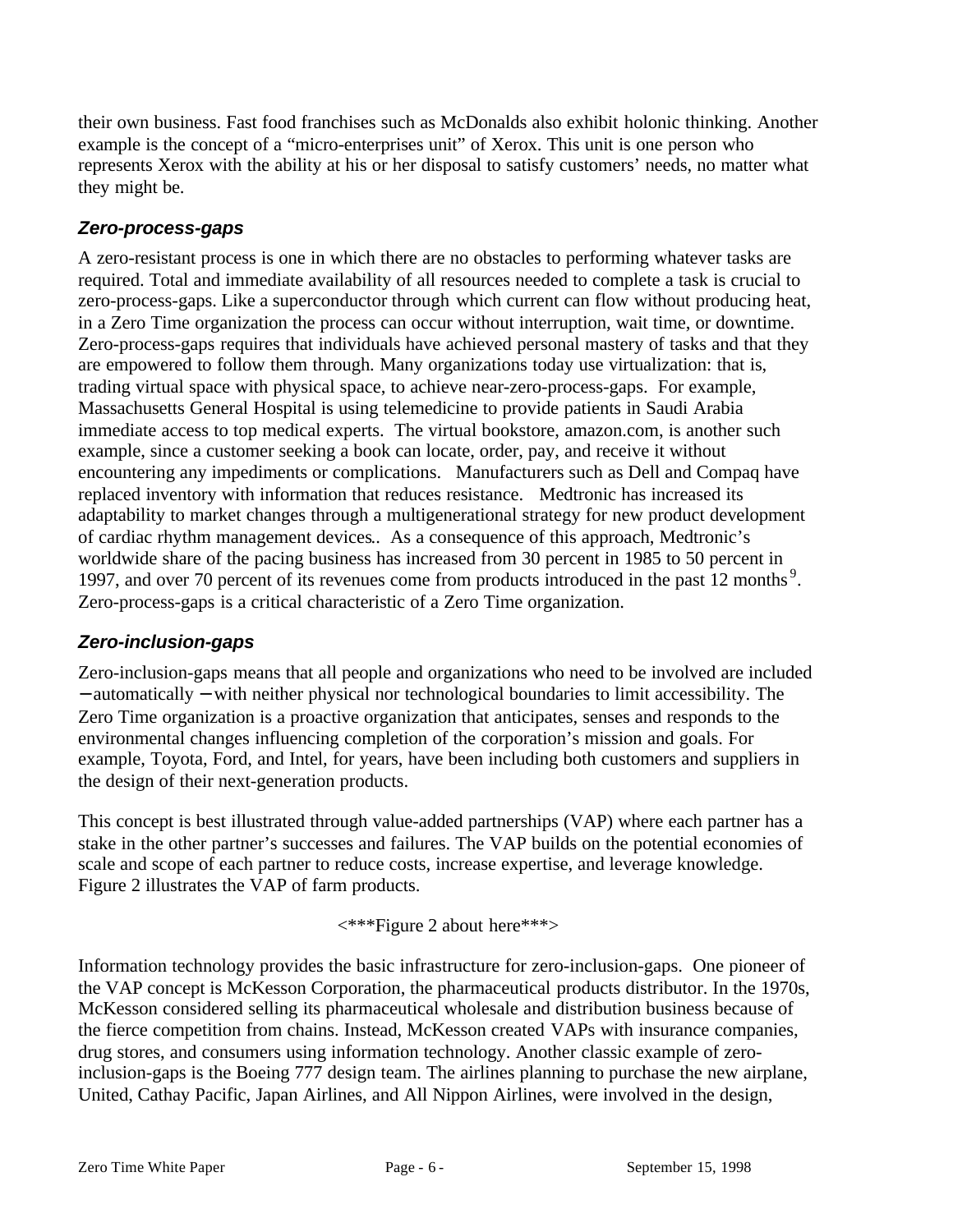production and introduction of the product. The paperless system extended beyond Boeing's boundaries to include their customers who influenced final design criteria such as width of the fuselage, reliability and maintenance, size of operating buttons and configuration of  $compartments<sup>10</sup>$ 

<\*\*\*Figure 3 about here\*\*\*>

#### *The Goal: Instant Customerization*

These five disciplines (see Figure 3) result in *instant customerization*, which means that the needs of any customer are fulfilled as soon as the needs are expressed. Instantaneous fulfillment of customer needs is achieved by converting knowledge into something valued by the customer. Among the models for how to do this is the emergency room, an organization that provides virtually unlimited resources (access to experts, databases, processing time, products, etc.) to the individual servicing the patient. Like an emergency room, where the doctors, nurses, and equipment needed to treat emergency patients are all present or near by and easily accessible, this model suggests that organizations can achieve instant customerization by keeping all resources close to the customer service representative or other employee who needs to complete tasks. An example of company that uses this model are Amazon.com, whose large virtual inventory makes it possible to order just about any book in print and have it delivered directly to the customer. Another example is luxury hotels, which pamper customers by providing anything needed, such as business centers, health clubs, a variety of restaurants, etc. to make their stay satisfactory.

In the other model, the Disneyland model, an organization provides the customers with a set of choices and allows the customer to effectively provide self-service. By providing the environment and a choice of rides and attractions, Disneyland enables every guest to experience a unique vacation within the boundaries of the park<sup>11</sup>. Elite manufacturers such as Dell, Compaq, GM and fast food chains like McDonalds are in this category; customers have a wide range of choices of products to buy, but these choices are bounded by what the company offers.

A third model, which we call the Hybrid model, is a mix of the Emergency Room and Disneyland Models. Mega-retailers such as Wal-Mart and Home Depot fall into this category because, similar to the Disneyland model, they have enormous inventories that provide a wealth of selections. However, they go beyond the Disneyland Model to offer customers services that enable them to customize their selections. The result is a supply of almost endless possibilities, like the Emergency Room model. The book store chain Barnes and Noble, is also a hybrid in that it provides a rich selection of books coupled with an ability to custom order any book in print. These 3 models are summarized in Figure 4.

<\*\*\*Figure 4 about here\*\*\*>

## **How is this New and Different from Existing Theories?**

*"All men can see these tactics whereby I conquer, but what none can see is the strategy out of which victory is evolved."*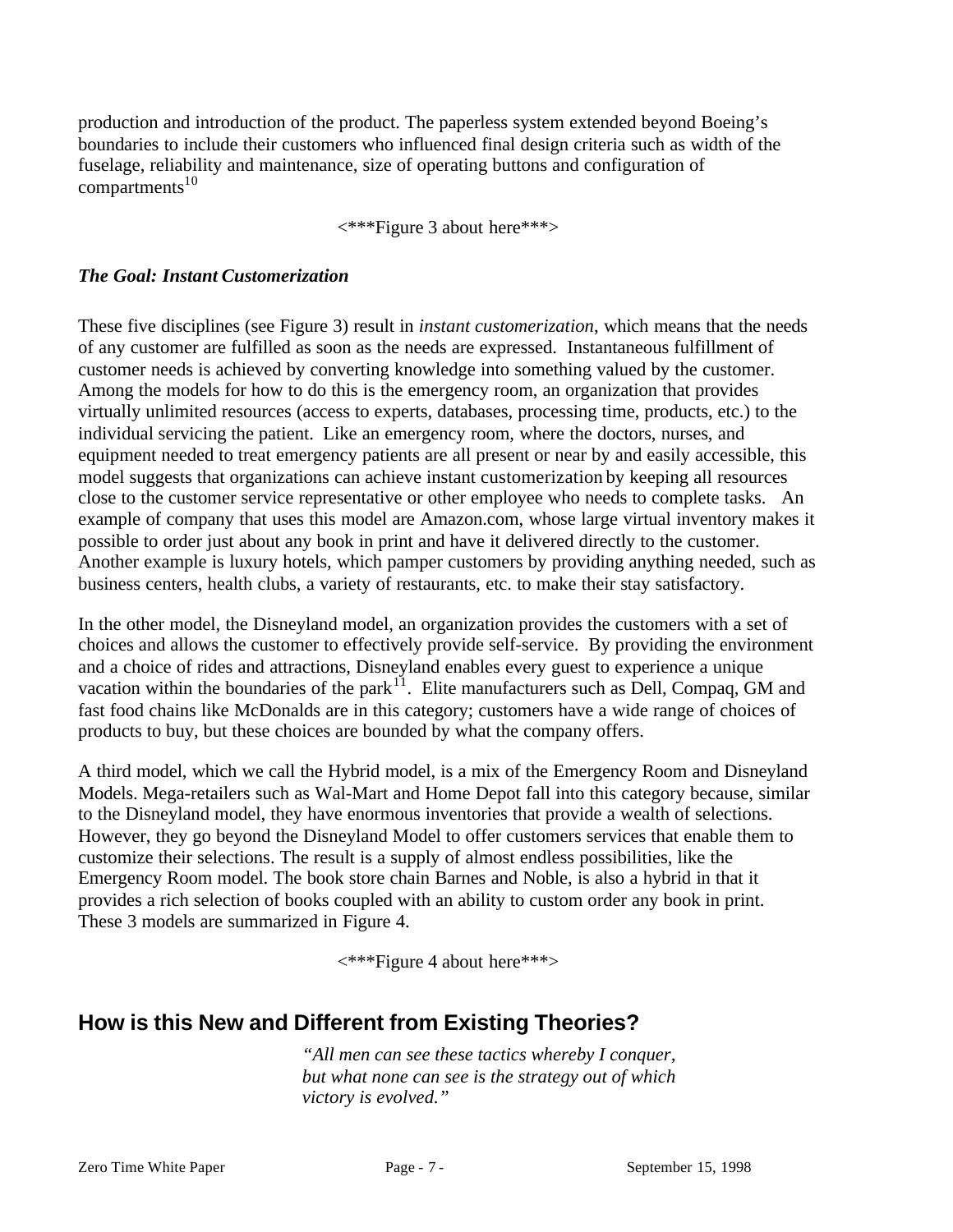### **Sun Tzu,** *The Art of* **War**

Many of the concepts embedded in the discussion of Zero Time are also part of other management theories. Zero Time is new and different because it describes the integration of many of these theories into a unifying set of concepts targeted at a specific organizational goal of instant customerization. Further, Zero Time describes a basic philosophy that is fundamental to achieving the goals of organizations in the digital economy. Finally, Zero Time includes a set of disciplines and a prescription that describes an organization ideal type, whereas many of the management theories today include either a process, or a goal, or a vision, but not all three. We briefly review several of the more popular management concepts in Figure 5, and then identify how Zero Time differs from each of them individually.

<\*\*\*Figure 5 about here\*\*\*>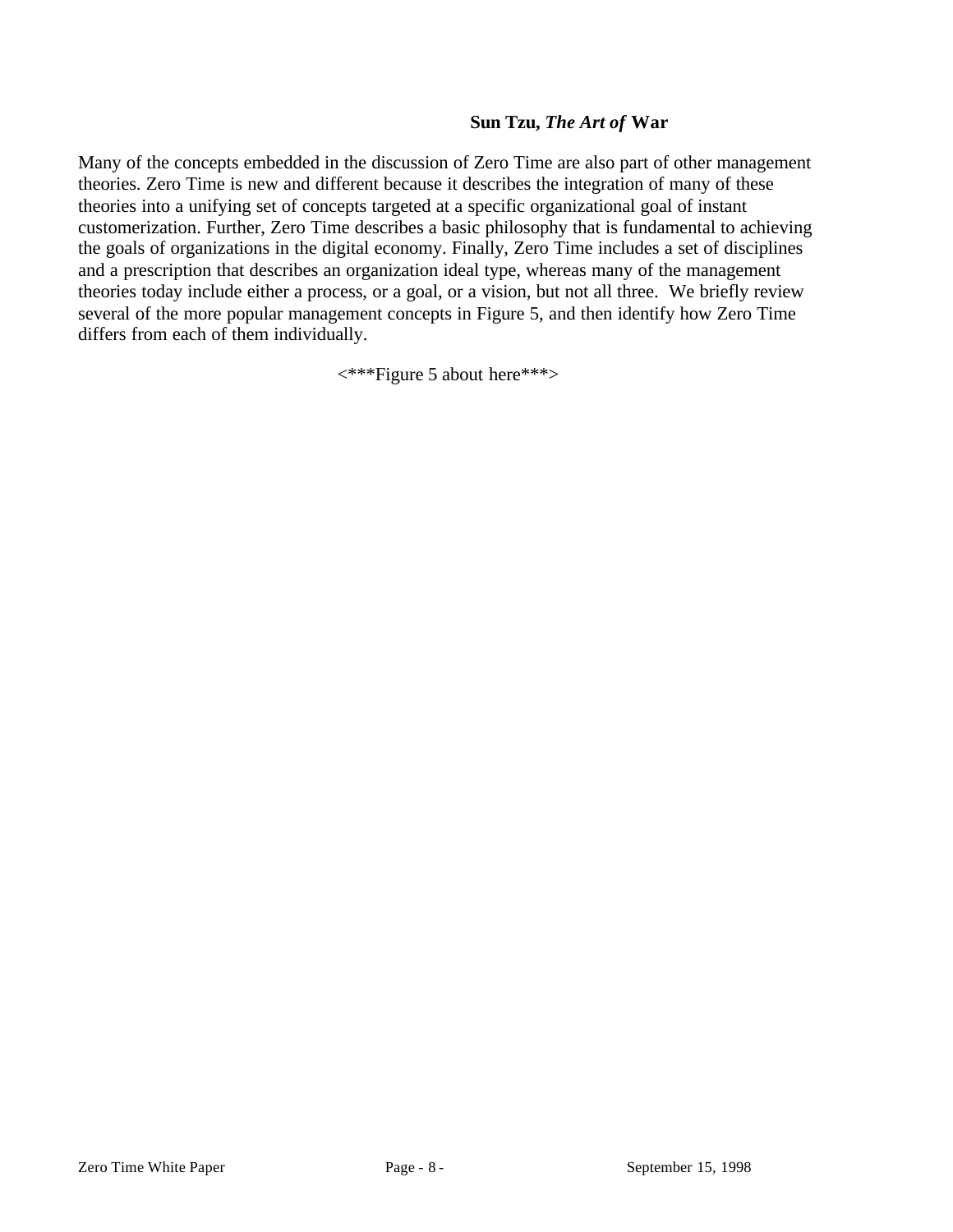The theories listed in Figure 5 have significant overlap with the concept of Zero Time. Figure 6 maps these theories onto the discipline of Zero Time. Notice, in Figure 6, that while each of the disciplines of Zero Time overlaps with one or more popular theories, none of the popular theories include all of the disciplines embodied in Zero Time.

Our point is that while the concepts of Zero Time are individually discussed in great detail by other popular management theories, Zero Time is an integrative theory, linking the concepts together in a coherent manner. Further, Zero Time is both a way of thinking and a set of disciplines to guide action. When one thinks Zero Time, one begins to make decisions that look different than decisions made without Zero Time thinking. This, we believe, differentiates Zero Time from the other theories and ideas previously articulated by the authors of the theories described here.

<\*\*\*Figure 6 about here\*\*\*>

# **Examples of Near-Zero Time Organizations**

*"I have always concentrated all along on building the finest retailing company that we possibly could. Period."* Sam Walton

While no one organization exhibits a full complement of the disciplines listed above for a Zero Time organization, there are many companies that have components we consider excellent examples of the Zero Time concept. In addition to Disneyland and the emergency-room model, many other organizations have built Zero Time components into their current strategy. The concept of Zero Time should emerge through the following description of two global companies: Dell Computers and FedEx.

Dell Computers is best known for its pioneering use of the direct marketing channel for selling and distributing personal computer systems. Its now-famous strategy of manufacturing a system for a customer, or build-to-order, has provided Dell with a cascading series of advantages over its competition − including low inventory costs, no dealer costs, and current technology in every system manufactured. Conventional wisdom said that it was necessary to have inventories of systems in order to provide customers with many choices, and it was necessary to have those systems sold through dealers who could explain the complexities of the systems and give customers a chance to "kick the tires." Instead, Dell gave the customer a chance to pick whatever features he or she wanted from those available. In addition, Dell manufactured systems only after they were ordered by a customer, which conventional wisdom would say was either too costly or took too long. But Dell was able to guarantee delivery within five days of order. Finally, Dell saw that personal computers were becoming a commodity and realized that sales people would not be needed to explain the systems in the conventional, physical way.

The result is a win/win situation for both Dell and its customers. Factory inventory levels are typically only three days, supported by tight alliances with suppliers who deliver frequent but smaller loads. Finished goods inventory is near zero since the shipper is waiting at the end of the production line to receive and deliver completed orders. No one in the "stream" is sitting with a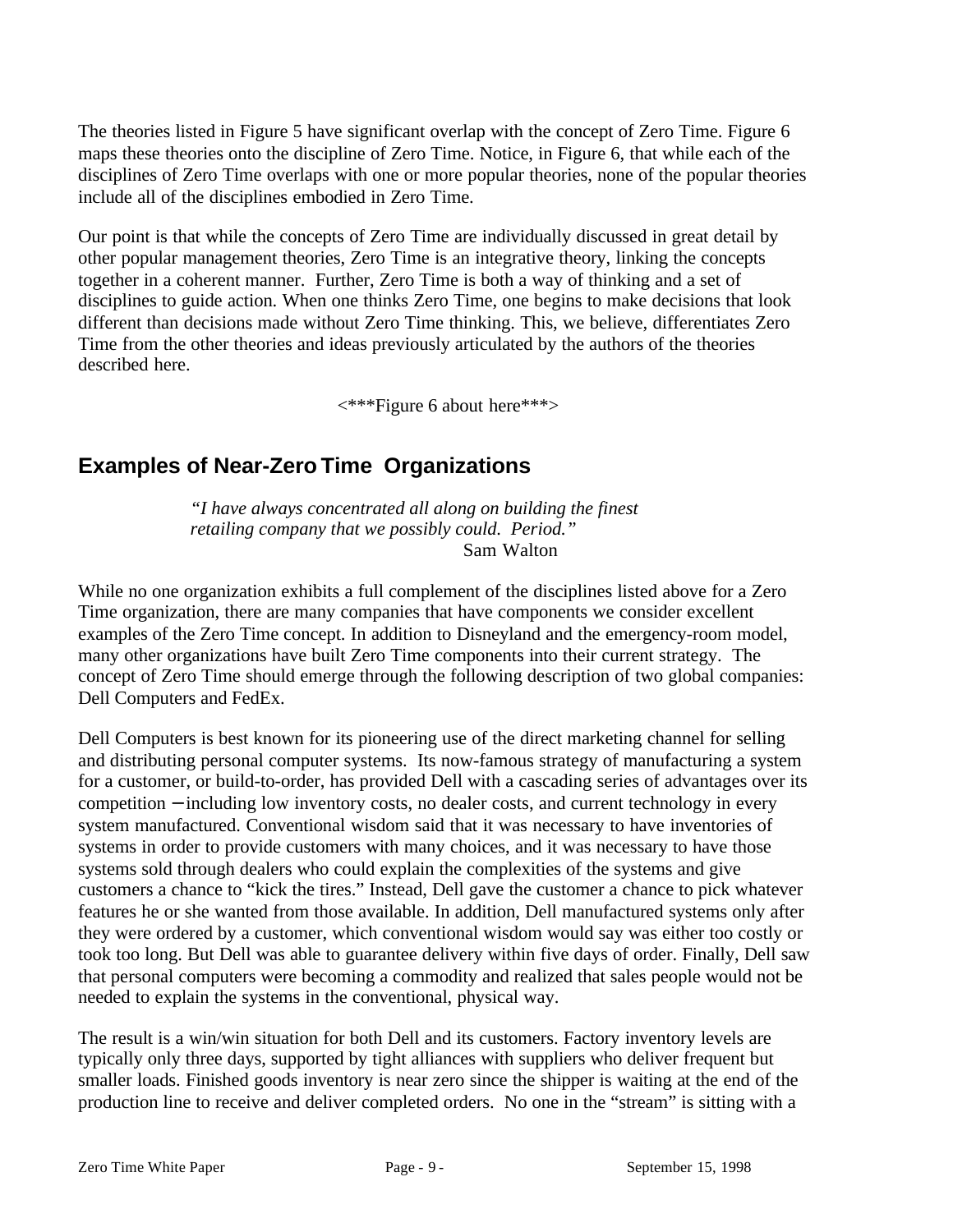significant inventory, whereas traditional supply chains hold up to 60 days of inventory of parts and 30 days of inventory of systems for dealers. Figure 7 summarizes the evolution of business models of Dell, from direct model to virtual integration as it continues to enlarge the distance between Dell and its competitor a more traditional value chain model.

### <\*\*\*Figure 7 about here\*\*\*>

There are several Zero Time characteristics in the Dell example. First, we discuss the values that drive Dell's culture, that map directly on the zero-value-gap discipline of Zero Time. The Dell Direct Model, shown in Figure 8 highlights how the build-to-order philosophy is central to the Dell culture. And this philosophy is a good example of understanding the needs of the customer and meeting those needs through not only quality product, but speed and customization, which is called "instant customerization" in Zero Time.

<\*\*\*Figure 8 about here\*\*\*>

Dell incorporates Zero learning gaps into its process after the customer gives the order. This order triggers the credit checking process and then the manufacturing process, with human intervention only for exceptions. This is an example of a Zero Time process. The manufacturing process begins as soon as the order is known to Dell. This process involves ordering the parts to include in the system, and preparing the software to be downloaded into the system. When Dell accepts the order, the information system sets all necessary components in motion. The information, entered by a customer or Dell's salesperson, contains all the information manufacturing needs to begin building the product. This is an example of Zero Time learning because all the information needed by manufacturing is ready and available to manufacturing when it needs it There is instant transmission of the information from the customer's order to the systems that will need to complete that order.

Dell also illustrates the concept of Zero Time zero-inclusion-gaps. Relationships with suppliers are critical to make the "build-to-order" concept work. Suppliers are able to know what parts are needed when the order is taken – messages are sent to them if supplies are needed that were previously unanticipated. Short cycle times are possible because the suppliers are included in the process. Similarly, the delivery vendors are part of the process. Their shipper provides logistics services that go beyond simply picking up the package and delivering it to the customer, and actually stocks components such as monitors. When a system is ordered, their shipper is sent a message to begin the process of transporting the required components to customers. This results in delivery of all needed system components at the same time. Finally, even the customer is part of the process; new web technology has enabled Dell to offer its customers access to the systems that help them configure their desired purchase. Customer orders over the web have added significantly to sales, further pushing the direct marketing model.

Zero-process-gaps is clearly illustrated through the build-to-order strategy. There is neither downtime nor wait time in the process. It is possible to begin to fill orders as soon as they are received. Suppliers get the order when Dell gets the order; there is no resistance to transmitting the orders. Since manufacturing has all the parts needed to build the order, there is no resistance to making it happen. Dell's information system takes the lead role in advancing the order through the order fulfillment process.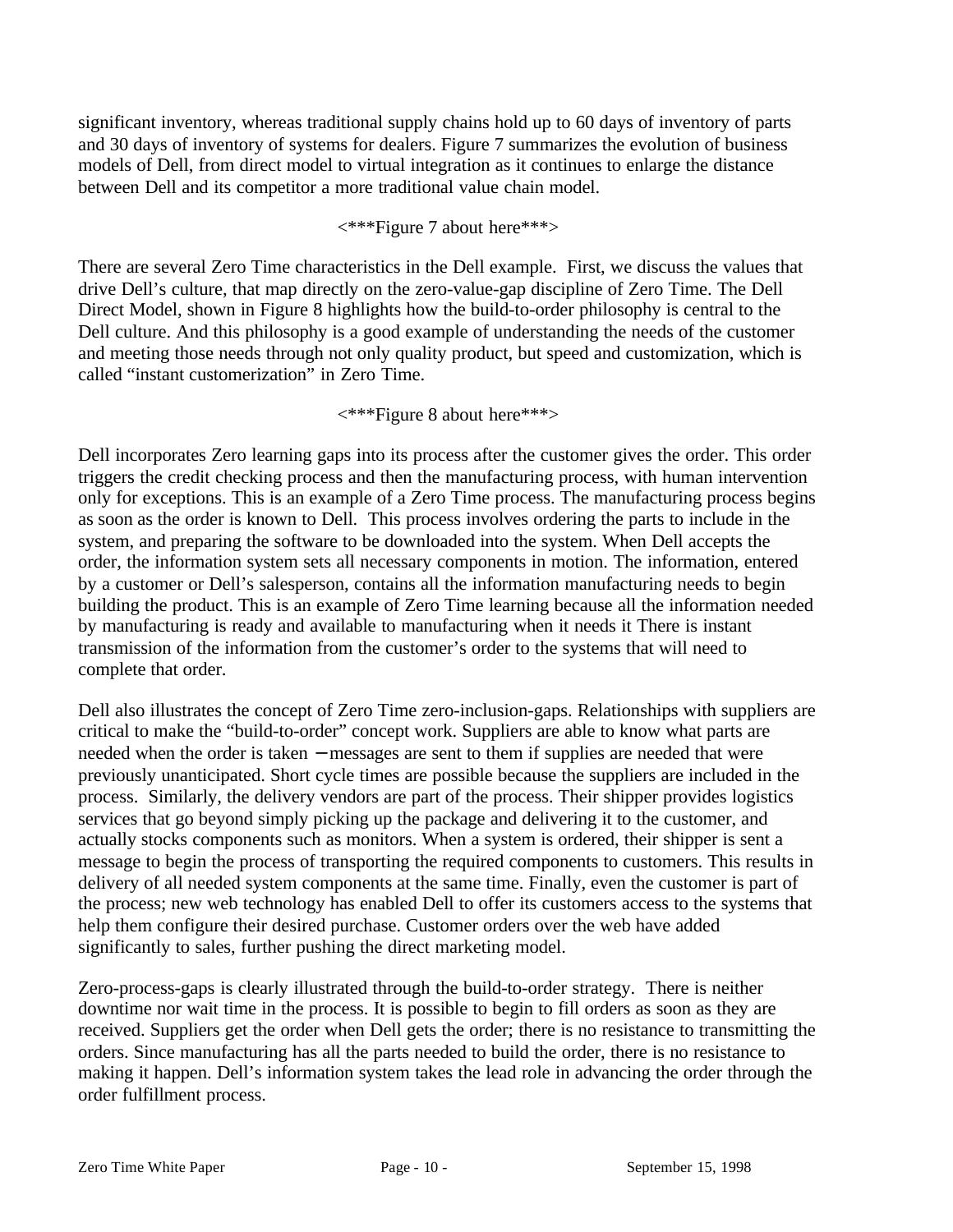Where does Dell go from here? To further its path towards a Zero Time organization, it would continue to reduce time in its process. The future could bring a complete computer on a chip, where the hardware is all manufactured the same way, and the software is the differentiating factor. For example, a customer would be shipped a system within one day (or hour) of ordering, and when it was received, it would be turned on and immediately connected to a network that would download all the software the customer desires. The system would then automatically configure itself for the customer, based on the software loaded. Customers would receive systems in a very short time, but at the same time Dell would not incur the costs of inventory typically necessary to respond this quickly.

A second company that illustrates concepts of Zero Time is  $FedEx^{12}$ , the package-delivery company. FedEx has created a successful business by helping companies reduce time in their processes by shipping packages overnight. To do this, its internal operations revolve around Zero Time. For example, when a customer wants to ship a package, he or she enters information into the FedEx computer either through a terminal located in the customer's shipping room or over the Internet. An airbill is automatically printed out and a FedEx service person is dispatched to pick up the package. Once the package is picked up, the information systems track where the package is until it is delivered to the recipient. The "shared values" culture is well documented in the company's sales tag line, "(Customers use FedEx) If it absolutely, positively has to get there on time." Implied in this vision is that the company will do whatever is necessary to satisfy the customer. FedEx sells "time" so customers have more time to work before sending something to their customers. There is no question that time is the most valuable resource FedEx seeks to help customers manage. The results are consistent innovations that further allow FedEx to provide increasingly outstanding services.

FedEx illustrates Zero learning gaps through its extensive information infrastructure. Web access allows any individual to instantly locate information about his or her packages while they are under the auspices of the FedEx transportation system. As a package moves through the FedEx logistics system, its location is automatically updated in the database, which is accessible to FedEx's external customers. The success FedEx has in managing the extensive truck and airline fleet exemplifies the benefits achieved when Zero learning gaps is tightly coupled with a logistics system.

Zero-inclusion-gaps is also clearly incorporated in the FedEx business strategy. Customers can do some of the work of tracking and managing the packages sent. Customers needing assistance can contact the FedEx service agent, who has access to all the information available related to a customer's shipment.

Zero-process-gaps is also made manifest by the FedEx tracking system. As a package moves through the system, the updated information is available immediately to customers and service agents who query the system. There are no waits, delays, or impediments to this information.

FedEx, however, does not completely exemplify the Zero Time organization, in that the hub-andspoke architecture used to process packages is, by definition, not a holonic concept. A holonic view would say that every location has been empowered to send a package to whatever location is necessary to ensure on-time delivery. Using a hub-and-spoke architecture means every package must go through the hub in order to reach a new spoke. This has been a highly successful and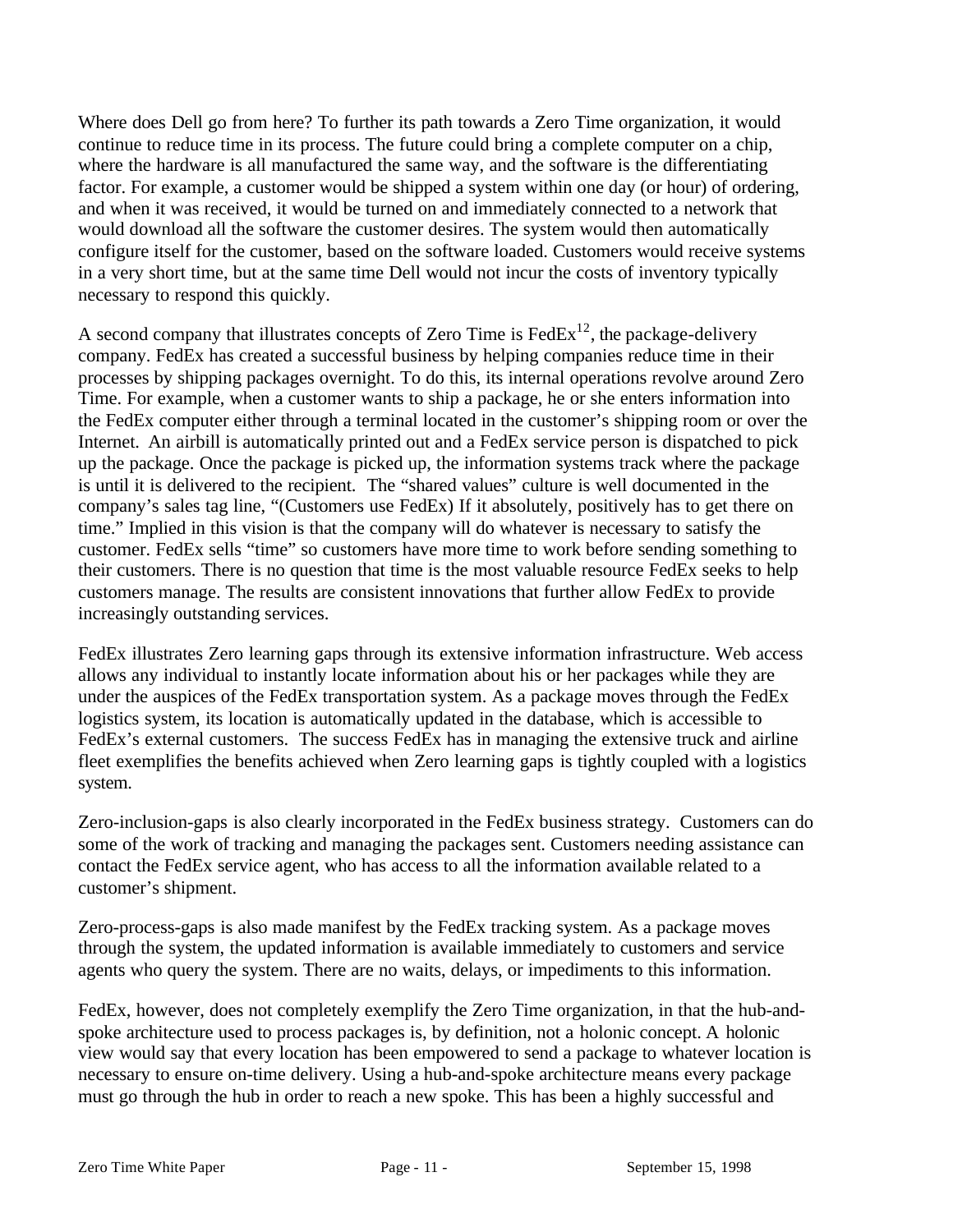original concept for package delivery. While we do not advocate changing the architecture to a point-to-point design, we do wish to note that this limitation exists − and at some cost to FedEx.

Had FedEx been an actual Zero Time organization, its experiment with Zap Mail, a service that used fax machines to send documents immediately to their destination, might have evolved differently. In fact, we suggest that FedEx could have "owned" the fax industry. A Zero Time organization would have given all customers a fax machine as part of their service, in the way FedEx gave its largest customers computers equipped to track packages and print air bills. Customers would have looked to FedEx for their fax services. We believe had FedEx been a truly Zero Time organization, it would have conceived of the idea of Zap Mail much earlier and would have been the supplier of fax machines to virtually every business.

We find these examples have several design characteristics in common. First, having an explicit "time-driven" culture from the beginning can be a big benefit to an organization. Michael Dell expresses this culture as " the biggest change from business as usual is changing the focus from how much inventory there is to how fast it's moving."<sup>13</sup> *Inventory velocity* is thus a key performance measure that Dell watches closely. As a consequence, Dell built an extensive information infrastructure to manage velocity, which it sees as managing information. FedEx uses time as a key factor to define its business. "By 10:30 a.m. next day" became an industry standard that its competitors had no choice but to follow. Fred Smith expressed his vision as "the consequence of failure to deliver within a specified period of time would far outweigh any consideration of reasonable rate comparisons."<sup>14</sup> This thinking became the foundation of the FedEx engine. Time is considered of paramount importance, with a goal to drive it to zero. Intel is another company that possessed the time-driven culture from the beginning. Its cofounder, Gordon Moore, stated that he expected the performance of the integrated circuit to double every 18 months. This became the famous Moore's law that set the standard for the industry. By designing a Zero Time organization from a green field, opportunities emerge that are unimaginable at the conception of an organization. As environments change, Zero Time organizations will be better equipped to sense, respond to, and capitalize on those changes.

Second, both of these companies of shifting work from internal employees to customers through automation. In the case of Dell, the customer is able to initiate, configure and place an order, through an operator or the company's web site, which starts the manufacturing process. And in the case of FedEx, customers can both initiate a pick up and track packages for themselves, eliminating the need for interaction with customer service agents for routine tasks.

Third, both of these companies are virtually integrated with their partners (suppliers, distributors, service providers, etc.) in such a fashion that these partners are treated as if they are inside the company. Dell expresses his view of integration as, "When we launch a new product, our suppliers' engineers are right in our plants. If a customer has a problem, we can fix it in real time."<sup>15</sup> Intel has been practicing this for years, as customers and suppliers participate jointly in the design of new products. FedEx, on the other hand, owns its own logistic operation and hence is tightly integrated with its information tracking system. In this way, it can partner with its customers to provide logistics services that go beyond simply moving packages. Zero Time organizations exploit the value of information sharing in order to maximize the time value of information.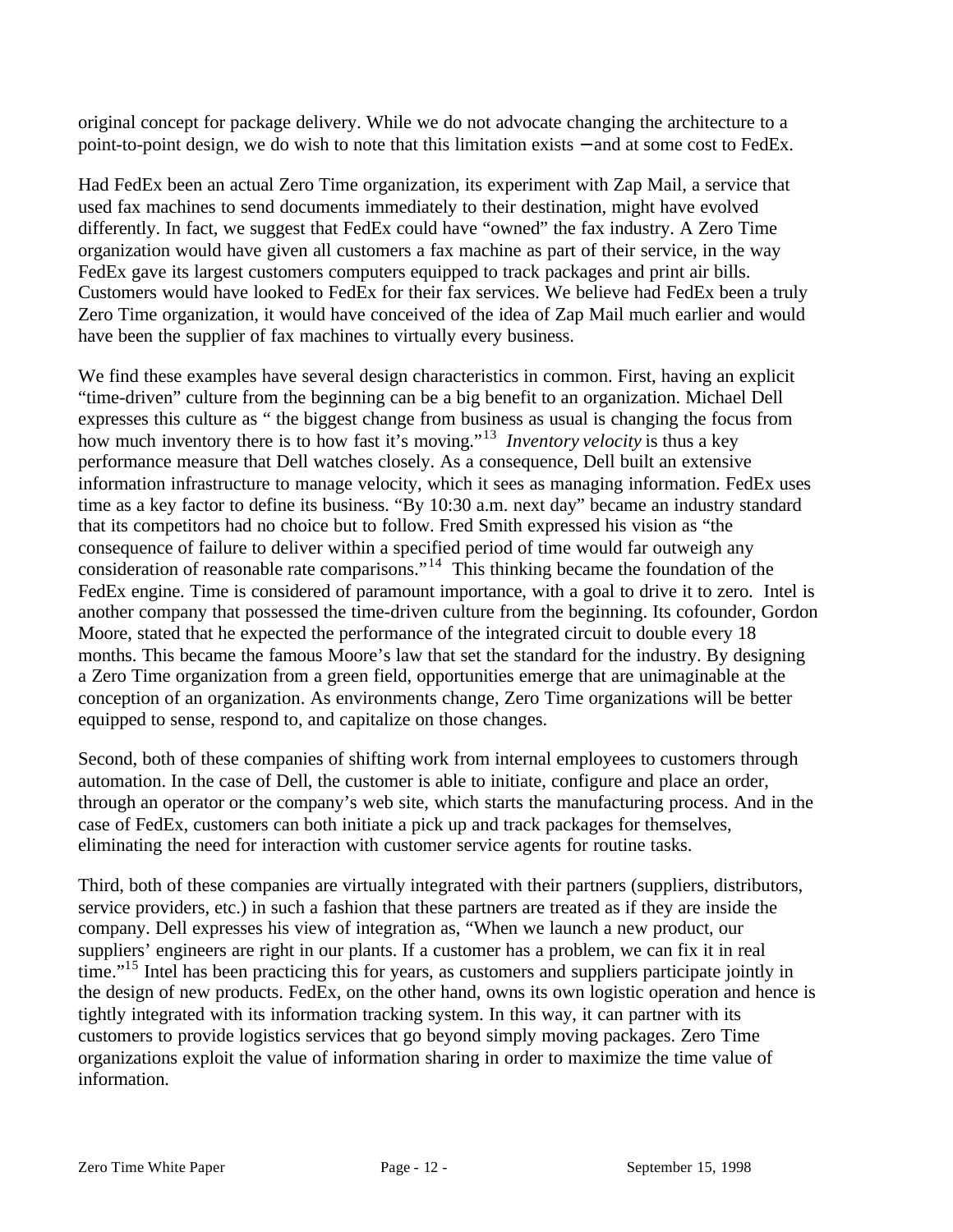# **Becoming a Zero Time Organization**

*"If you can dream it, you can do it. Always remember that this whole thing was started by a mouse."* Walt Disney

*"To my imagination it is far more satisfactory to look at (welladapted species) not as specially endowed or created instincts, but as small consequences of one general law leading to advancement of all organic beings—namely, multiply, vary. Let the strongest live and the weakest die."*

Charles Darwin

We have described the concept of Zero Time and the disciplines needed for a Zero Time organization. We have also illustrated these concepts with examples of near Zero Time organizations from well-known businesses. In this section, we describe a methodology<sup>16</sup> for an organization to follow to evolve holistically into a Zero Time organization. The methodology consists of two concurrent phases: *strategic evolution* and *operational excellence*. These two phases are like the two sides of a coin and must go hand in hand for the methodology to be effective. Strategic evolution is concerned with doing the **right thing** (core value, vision and strategy) whereas operational excellence is concerned with **doing things right** (making operations work). Jack Welch of GE successfully implemented this approach via the management concept of "planful opportunism" by setting a few clear, overarching goals and then empowering his people to seize any opportunities to implement these goals. A Zero Time organization is able to rapidly cycle through these two phases, while learning and adapting. Below we elaborate on these two phases.

## *Strategic Evolution*

The vision of a Zero Time organization is simply instant customerization. The compression of time creates value for stakeholders, such as reduction of costs and inventories, while leading to increased quality. When NEC's Samitomo factory was redesigning the manufacturing line, they set a goal of reducing the time to zero. Likewise, Intel mandates the doubling of performance of its processor products every 18 months; SONY and Medtronic use the concept of multigenerational product families to continually compress time-to-market; Dell follows their vision of build-toorder.

Customerization leads to long term relationship with each customer by truly understand their needs through collaboration and economy of scope. This leads to constant search for discontinuous technologies that will enable the development of next generation products and services that customer will need. Hence, to achieve instant customerization, it is necessary to develop a strategy for evolution.

Unlike evolution in nature, which appears to be random and unintentional, strategic evolution of the human organization is intentional and purposeful. Natural evolution is gradual with very small increments of change, whereas strategic evolution builds on an accumulating critical mass of knowledge with an eye towards the end goal. For example, natural selection took a few million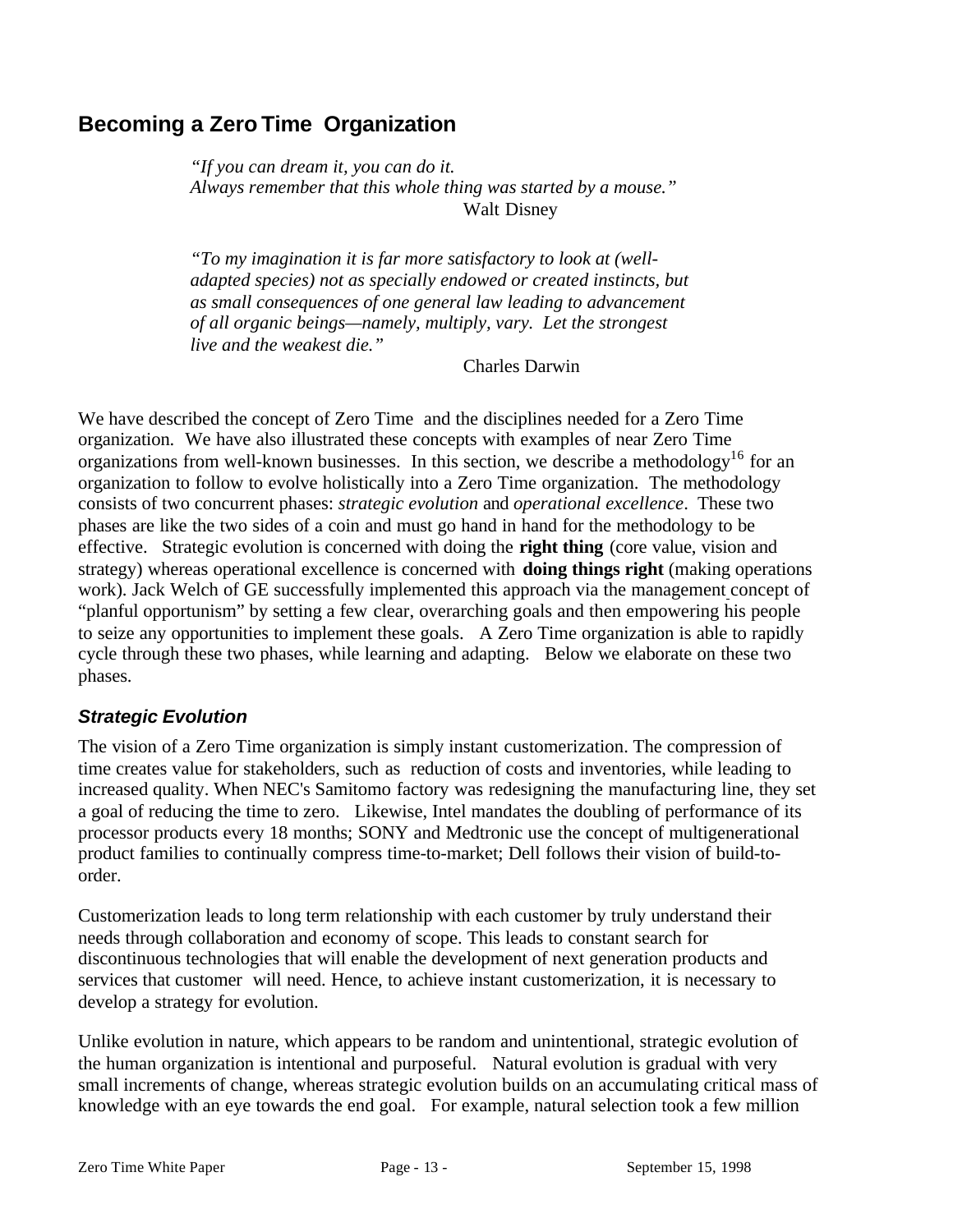years to develop the first flying mammal, the bat. By contrast, man flew to the moon and back only 75 years after the first manned flight by the Wright brothers. In fact, it took a mere 30 years after the Wright brothers' proof that flight was possible for Douglas Aircraft to introduce the DC-3 jet engine, in 1935. This was followed by President Kennedy's compelling vision to "put a man on the moon and bring him home within this decade", which drove the nation to invest heavily in NASA to achieve the goal. Strategic evolution provides dramatic potential for time compression compared to natural evolution.

The business world is full of examples of rapid evolution based on brilliant strategies. For example, GM attacked Ford in the Model T era with a flanking strategy of segmentation, embodied in the famous quote, "a car for each income strata". But later, GM was flanked by the VW, which used the "small is beautiful" slogan. Wal-Mart attacked Sears with a guerilla strategy by building their stores in small towns before Sears could respond with their own stores. The "cola wars" between Coca Cola and Pepsi are well known examples of defense and frontal attack strategies.

Another set of examples of strategic evolution is the paradigm shift caused by the next generation products. For example, Intel strategically introduces next generation processors which force evolution of the entire PC industry. Not only do competitors seek to evolve quicker or more effectively than Intel, but PC manufacturers are dependent on the strategic evolution plans of Intel. New PCs must include the newest microchip in order to keep up with competition and satisfy user demands. And each product generation introduces a new era of computing due to the large increase in processing power possible. For example, current PCs are capable of processing in real time what took three to four times as long in the past. And this new processing speed allows new applications of the PC, such as desktop videoconferencing, video on demand, and voice communications over the Internet. This shifts the art of the possible uses of a PC in a dramatic way.

While strategic evolution suggests constant change, there is an aspect of any enterprise that should not be subject to constant change: the core values of the organization. Strategic evolution must take into consideration of the deep-rooted core value system. Core values implicitly and explicitly describe the purpose of any business. They highlight why the organization exists. They are the common bond among people in any organization and they guide the behavior and decisions of each person. A well-aligned organization is one where its core values are deeply rooted and well understood. A deep-rooted core value system helps to render an organization more transparent and consequently more zero resistant. For example, under the guidance of its credo, Johnson & Johnson immediately removed all Tylenol capsules from the entire US market when the deaths of seven people in Chicago area led to the discovery that someone had tampered with Tylenol bottles and cyanide. On the other hand, without a deep-rooted core value system, Exxon dragged its feet for nearly a month before responding to its oil-transport spill off of the Alaskan coast.

How does an organization position itself to achieve their vision, while keeping an eye on general trends and their specific competition? The organization must develop an integrated strategy for evolution that consists of 1.) a focus on specific goals, 2.) a critical mass of knowledge including competitive intelligence and market trends 3.) an understanding of critical technologies needed to achieve these goals, 4.) a tactical plan of how to move ahead, and 5.) a coordinated investment of resources. Figure 9 summarizes the strategic visioning phase.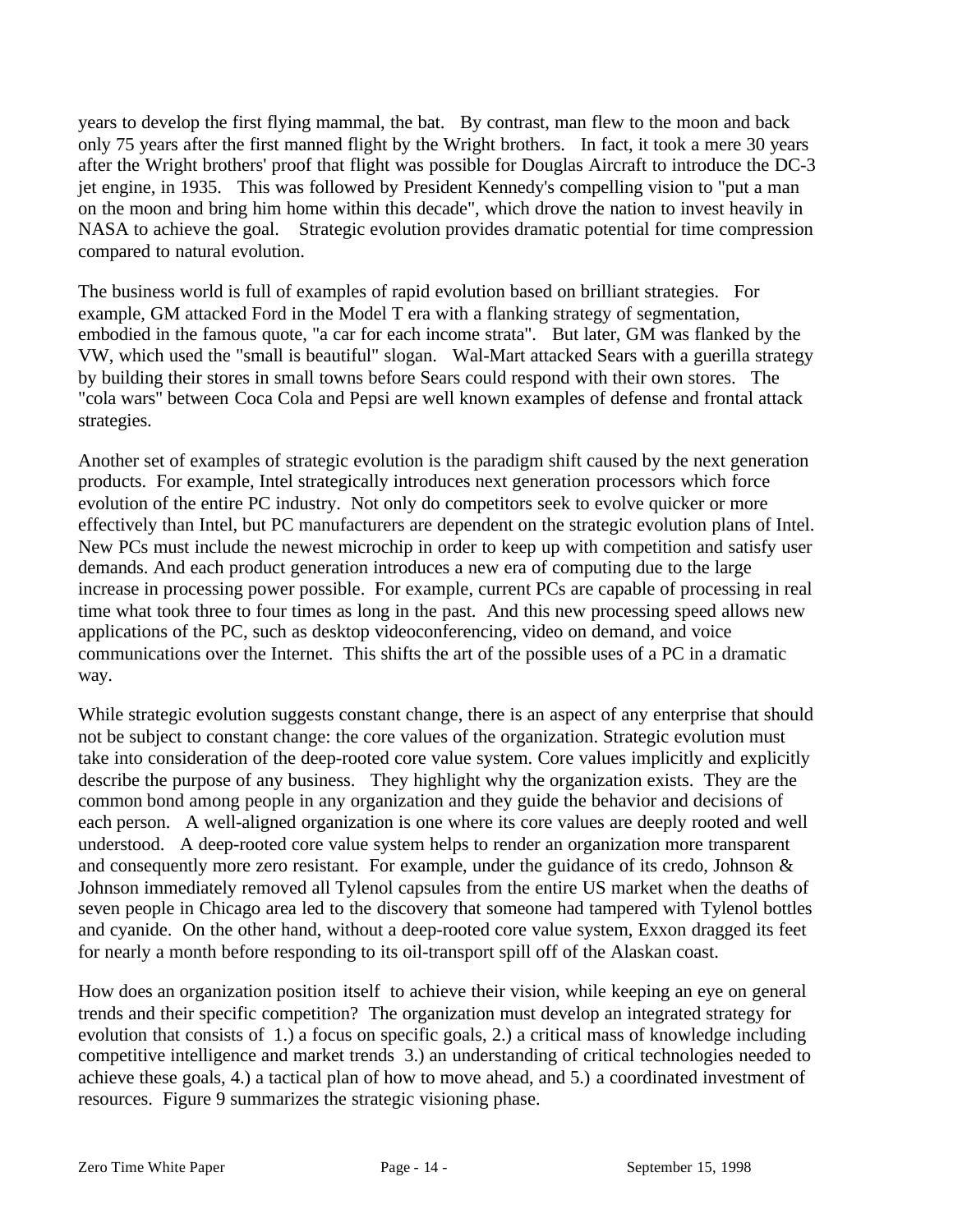#### <\*\*\*Figure 9 about here\*\*\*>

## *Operational Excellence*

Operational Excellence consists of three concurrent phases: build an infrastructure for instant action, establish a Zero Time culture, and make all processes zero resistant.

## *Build an infrastructure for instant action*

An organization's infrastructure consists of four primary entities: people, technology, organizational structure, and management system. These are integrated together through a series of infrastructures: the Information Technology Infrastructure, the Organizational Infrastructure, the Learning Infrastructure, and the Management System Infrastructure. We will briefly elaborate these below.

## *Information Technology Infrastructure (ITI)*

This is the seamless integration of computing, communication, and content technologies. The integration of computing and communication, as envisioned by Konge Kobayashi of NEC more than twenty years ago, is conventional wisdom today. In order to empower each individual within the organization, information/knowledge must be at each individual's fingertips whenever, wherever he or she needs it. Furthermore, it must be available in a user-friendly fashion, in the form that the user would want to see and use the information. By content technology, we mean not only the knowledge nugget the user gets, but also the medium by which that information is delivered and the ease of accessing the information.

A good ITI will help an organization be closer to its customers by making the information directly accessible to customers. For example, by making its tracking system available to its customers, FedEx's customers can instantly find out where their packages are. At the same time, the system relieves FedEx personnel from handling many routine customer calls. Through ITI, an organization can trade off physical space with virtual space and provide transparency. The benefit is the opportunity to provide customized services and rapid response to customers' needs.

Other benefits of a good ITI include shrinking overhead, inventory, and working capital. For example, Dell's build-to-order manufacturing guarantees five-day delivery, and requires only three days of factory inventory. Furthermore, its down-line capital commitment is nearly zero versus tens of thousands of dollars of inventory required by those who use dealer channels. Another example is the fight for dominance in the film industry between HP and Kodak. The HP vision is to use digital camera to capture the image, edit it with the home PC, and e-mail the image to grandma, for example, who then prints out the picture in her home HP printer. Such a scenario would eliminate film and processing, which comprise much of Kodak's revenue. Should HP be successful, the use of information technology would radically change the photography industry. Similarly, General Motors' OnBoard system provides content to passengers while they are traveling in a GM car. However, we believe that this system used to deliver the content to the GM cars will also provide an infrastructure for expanded business opportunities, which will transform the automotive business<sup>17</sup>. In the case of eyeglasses, Lenscrafter is already practicing manufacturing at point of delivery as compared to the old mode in which eyeglass lenses are ground, molded, stored in a central location, then distributed to retail outlets weeks later. Point-ofdelivery manufacturing has radically changed the eyeglass industry.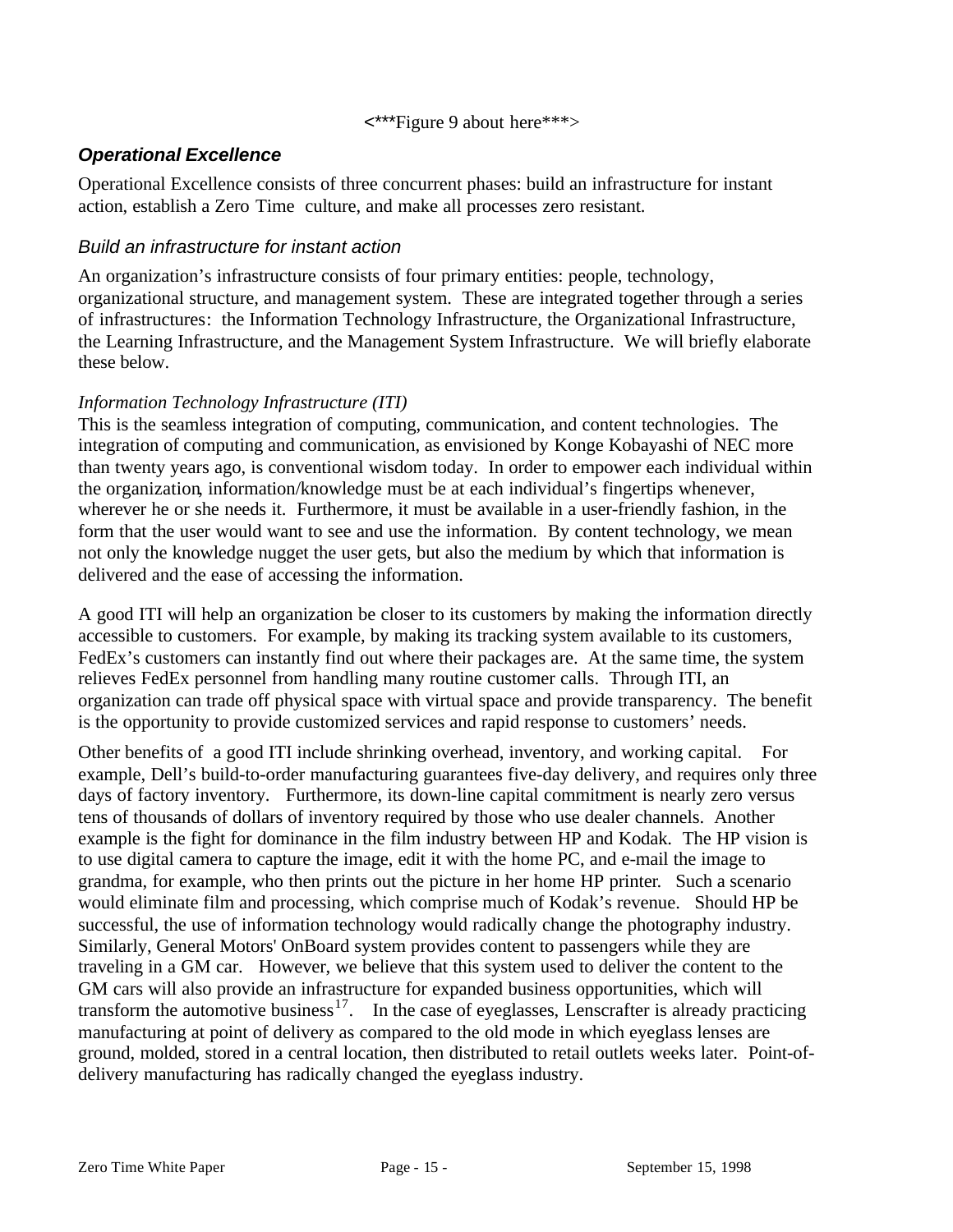ITI provides interorganizational connections, such as the database linkages between retailers/manufacturers and their suppliers. It also is the basis for global connections. For example, information content is often stripped from the original product and transported globally through a sophisticated information system. A key example is found in the newspaper/magazine publishing industry, where information is passed to different locations digitally, and local suppliers then customize the publication for the local market.

### *Organizational Infrastructure*

An organization must be reshaped with molecules, or clusters of individuals coupled with technology and process components, as the basis of organization activities. In other words, a Zero Time organization must be component based in terms of people, technology, process, and organizational structure so that it can dynamically organize these components into teams that deliver necessary value to the customers. Diamond Technology Partners, a relatively new consulting firm headquarters in Chicago, provides a good example of this concept. Diamond Technology Partners has built an organization model that allows it to instantly assemble a team of consultants from a diverse, geographically spread out set of employees. It has instant customerization in that new business is instantly serviced by the best available set of individuals. The team is empowered to do what needs to be done to satisfy the client engagement. The team is backed up by a powerful knowledge management system that takes the client engagement notes and stores them as knowledge not only for the current team, but for any other teams that may be faced with similar problems in future engagements.

The virtual organization concept is another example of an infrastructure combining an ITI and an organizational infrastructure to support Zero Time work. Individuals who work in a remote work setting, such as telecommuting or hotelling, do so with the support of an ITI that provides them with the information they need at the time they need it<sup>18</sup>. Likewise, a well-managed mobile work environment has an organization infrastructure which empowers workers to work within a Zeromanagement-gaps arrangement. Since managers cannot be everyplace the virtual worker is, zeromanagement-gaps is a key discipline for the virtual organization.

## *Learning Infrastructure*

Learning implies that the organization will provide an infrastructure for continued gathering and digesting of information. The digital economy is a knowledge-based economy, which means more and more people working in any organizations will be knowledge workers. It is estimated that at the current rate, knowledge is growing at a rate of doubling every seven years. Science and engineer college graduates will become obsolete four years after graduation. At the same time, it is no longer feasible for corporations to send their people back to the universities for a substantial length of time to update their knowledge. We believe that in order to survive in the  $21<sup>st</sup>$  century, every enterprise must be a "learning organization."<sup>19</sup> A good example of this learning infrastructure is the previously mentioned 15-percent rule of 3M, which facilitates experimentation and learning.

#### *Management System Infrastructure*

Such a system is needed to monitor, reward, and improve Zero Time practices. Some examples of measures include:

• Product development−time from idea to concept; rate of new product introduction; percent of first competitor to market; percentage of new products in the last x years.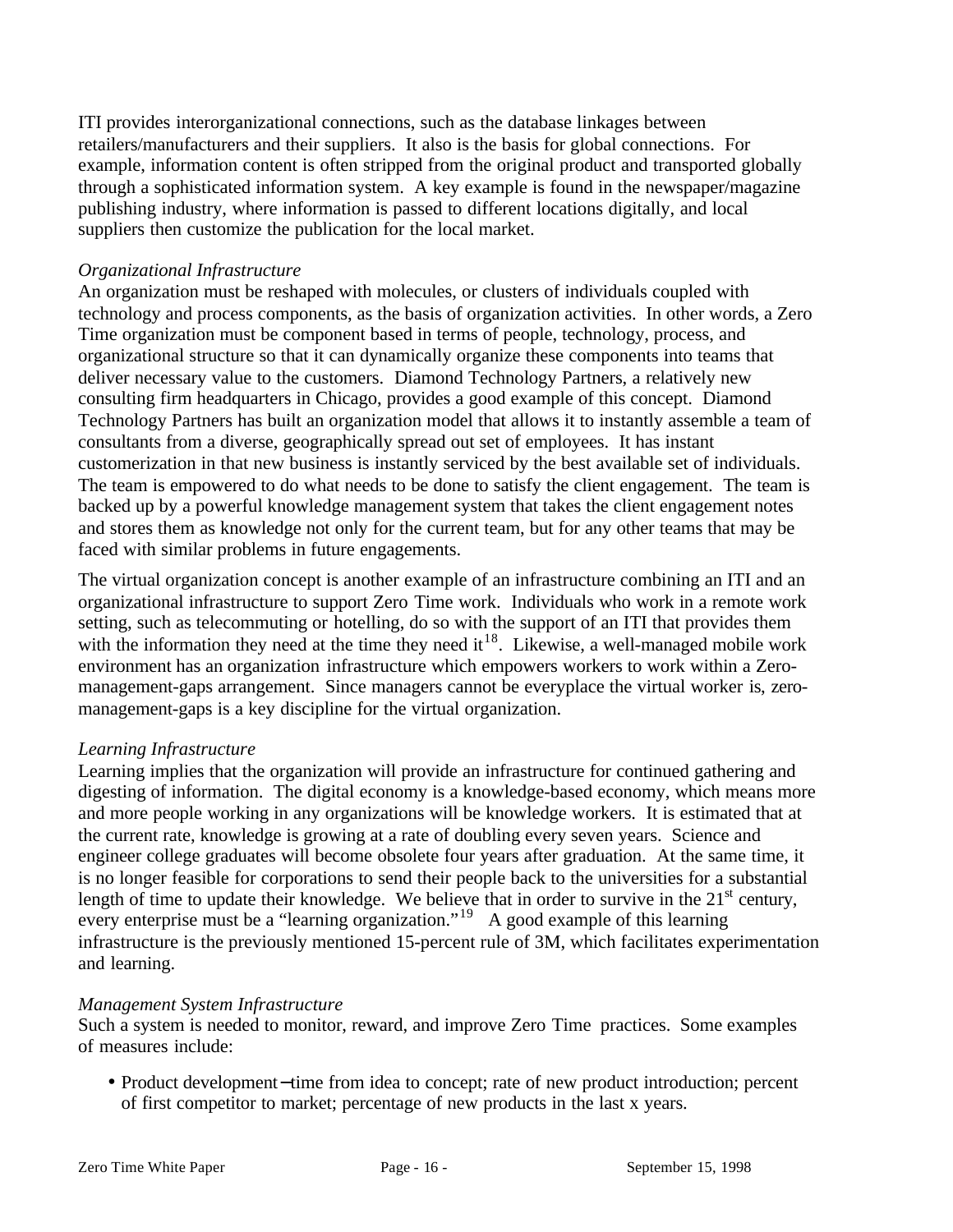- Decision making−decision cycle time; time lost waiting for decision.
- Customer service−response time; quoted lead time.
- Percent delivery on time.
- Time from customer's recognition of need to delivery.
- Processing and production − value added as percent of total elapsed time; inventory velocity; first-pass yield.

### *Establish a Zero Time Culture*

Culture defines major parts of the relationships among entities in an organization. A Zero Time culture is one that facilitates the realization of instant customerization of the organization. We believe that a Zero Time culture must, at its core, based on trust. There are three kinds of trust: trust in oneself, trust of other people in a team, and trust of the enterprise one is working. These different kind of trust are developed with sub-disciplines: personal mastery, total empowerment, and alignment (See Figure 10).

<\*\*\*Figure 10 about here\*\*\*>

#### *Personal mastery*

This discipline helps each person to have the ability to master his or her work. Such ability helps to establish self-worthiness and consequently enhances the organization's ability to be zero resistant. A Zero Time organization must foster a climate in which personal mastery is practiced in daily life as is done by master artists. This means that the culture must be safe for people to create personal vision and challenge the status quo. For example, when Jack Welch took over as CEO of GE, he pushed to consolidate the infrastructure with cost cutting efforts. However, he also recognized that focusing on the bottom line alone had limitations. Therefore in an effort to foster a culture which encouraged personal mastery, Welch made a commitment to his workers of "life time employability" to replace the traditional "life time employment" and the result was an increase in average productivity from below 2% to above 5%, which for an employment force of 300,000 people is a very significant increase.

#### *Total empowerment*

This is the consequence of zero-process gaps, and zero-management-gaps. The relationship between any individual or team and its coordinating person must be such that the individual or team can act alone with full power. Otherwise, an organization cannot achieve Zero Time. In fact, when each link within the organization is empowered, the organization has indeed achieved customer empowerment. In effect, the entire value chain becomes Zero Time. Sports are a good analogy of this discipline in that each player in a team during competition is totally empowered. The coach is powerless during the actual act when a quarterback passes to a wild receiver, demonstrating total empowerment of the quarterback. In different enterprises, these players represent front-line personnel, front desk clerk in hotels, sales representatives, or customer service personnel on call to customer sites. For example, at the hotel chain the Ritz Carlton, employees are trained to understand the goals and values of the organization, and to remind them, each employee carries a small card with these important ideas. When a customer asks any employee for something, that employee is empowered to do what is needed to satisfy the request. Likewise,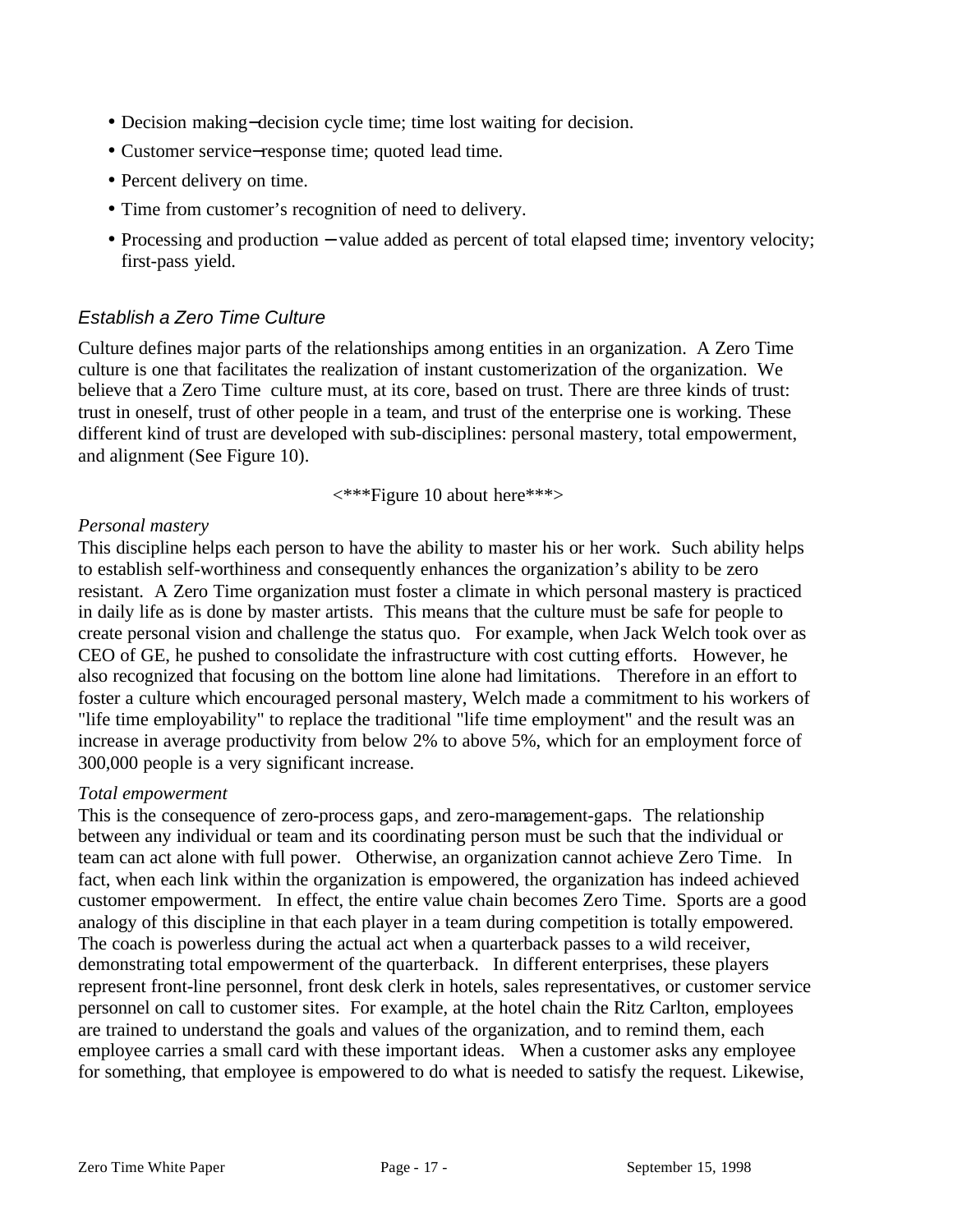at Disneyland, when a guest is unsatisfied or in need of something, any Disneyland employee is empowered to do what is needed to improve the customers visit, as any visitor-in-need can attest.

### *Alignment*

The ability to align, or instantly form teams that consist of members from geographically dispersed locations in order to meet customers' needs, must be part of the core competency of any organization that thinks in Zero Time . Underlying a culture of alignment is trust. Members within an enterprise, and among closely linked enterprises (the zero-inclusion-gaps discipline), must trust one another for the new team to have high performance. Diamond Technology Partners is an example of an organization that is based on mutual trust, and consequently, is able to effectively align when the need arises to configure a new team of geographically dispersed individuals for a work project.

Mutual trust in this case means that all managers, employees, and closely linked partners understand the direction in which they are headed and can expect everyone else to have the same understanding. Further, each individual can expect all other individuals to make every effort to move in the right direction. Finally, each individual can expect that the organization will not suddenly change it's goals.

In order for an organization to be zero resistant, each individual or team/business unit in the organization must have its goals align with the organization's goals. In this case, the shared vision of the organization becomes an extension of each individual's vision. Such an aligned organization is one that enjoys both the modularization and interconnectedness. Jazz musicians understand alignment when they play without scripts and can follow the flow.

A Zero Time culture is one in which each individual and team is a "whole", and therefore is empowered and able to make decisions that may result in honest mistakes. These mistakes are tolerated as part of the learning experience. For example, in most of the automobile manufacturing plants today, any assembly line worker can stop the entire line if process errors are discovered. This demonstrates a situation where employees are empowered and have the ability to make major decisions. In this type of organization, the goal of every organizational subunit is in alignment with that of the organization. Thus, by satisfying the goal of the organization, each employee also meets his or her own personal goal.

## *Make all Processes Zero Resistant*

A process represents how work is structured and performed within an organization. The processes of a Zero Time organization must be zero resistant. This means that all resources are available when needed, and that people, technology, and knowledge modules are seamlessly integrated to support process execution. Finally, knowledge is automatically created as processes proceed along. Clever and innovative uses of information systems make zero resistant processes possible. The kiosks at Disney World from which tourists can make reservations, and in some cases order food and drinks to pick up at the restaurant are an early example of zero-resistant process. Of course, ATMs provide banking services to customers at locations convenient to the customers, airlines such as Continental sell tickets through remote kiosks<sup>20</sup>, Dell Computers sell systems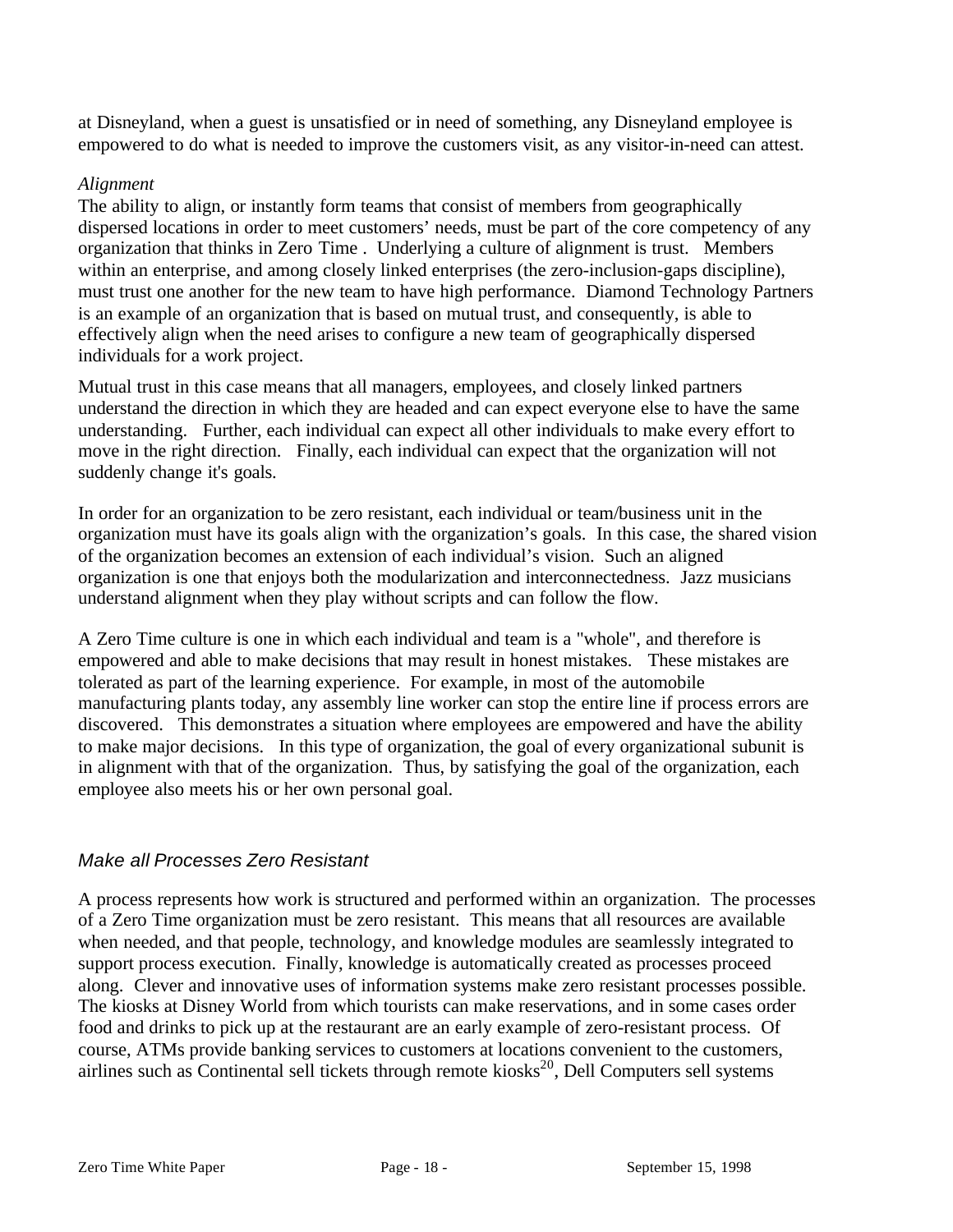virtually anywhere using the Internet, and tourists can get information on almost any destination in the world using the World Wide Web. Virtual kiosks are becoming commonplace.

An important distinction is needed between two types of processes: physical and virtual. A classic physical process is the manufacturing assembly line, where parts flow through the process and are assembled into systems. On the other hand, virtual processes are information based, and often supplement physical processes. The physical processes turn raw materials into products, whereas virtual processes turn raw information into new services. Clearly these new information products can be delivered through information- based media such as the Internet, satellite, and telephony, adding value by delivering information and knowledge to destinations convenient to customers. An additional difference between physical and virtual processes is in the construction of the process steps. Physical processes are typically linear, with a sequence of steps to be followed. Virtual processes are typically non-linear, consisting of a matrix of potential inputs, transformations, and outputs depending on the needs of the customer of the process.

Thus, Zero Time organizations are the ones who have traded physical processes for virtual processes. Zero resistant processes typically have a large component of information, and are likely candidates for automation and time compression. Of course, the more virtual processes included in the value chain of an organization, the higher the effect of Zero Time, due to the multiplication factor in calculating value.

Zero resistant virtual processes provide numerous benefits for organizations. First, virtual processes are used to redefine economies of scale. There is little, if any, distinction between a virtual process of a big and small company. For example, it is impossible to tell the size of a company simply by their processes offered over the Internet. The Post Office provides us with another example. FedEx was able to effectively create a virtual post office in every individual customer's business, which was inconceivable to the Post Office, which operates in physical space alone. Second, virtual processes redefine economies of scope. Organizations with virtual processes have an easier time reusing the digital assets for different situations. It is much simpler to replicate a virtual process than a physical process. This leads to the third benefit: decreased transaction costs. The cost of a virtual process is typically orders of magnitude less than a physical process. For example, the cost of processing a withdrawal from a teller at a bank is much more expensive than the cost of processing a withdrawal from an ATM.

In summary, an organization with zero resistant virtual processes will be able to get much closer to customers. The organization will be able to project their business into the space of the customers over communications media. The processes can provide instant feedback to the organizations, giving them an advantage of understanding customer needs before organizations operating physical processes. And therefore opportunities are more easily identified which create value for customers. It is our opinion that any enterprise can become a Zero Time organization using the methodology outlined above. Figure 11 summarizes the phases of operational excellence of a Zero Time organization.

<\*\*\*Figure 11 about here\*\*\*>

To summarize our concept of Zero Time, we borrow from the earlier quote by Darwin, and reframe it using the terms and concepts described in this paper.

> Zero Time enterprises are those well-adapted organizations primarily as a consequence of strategic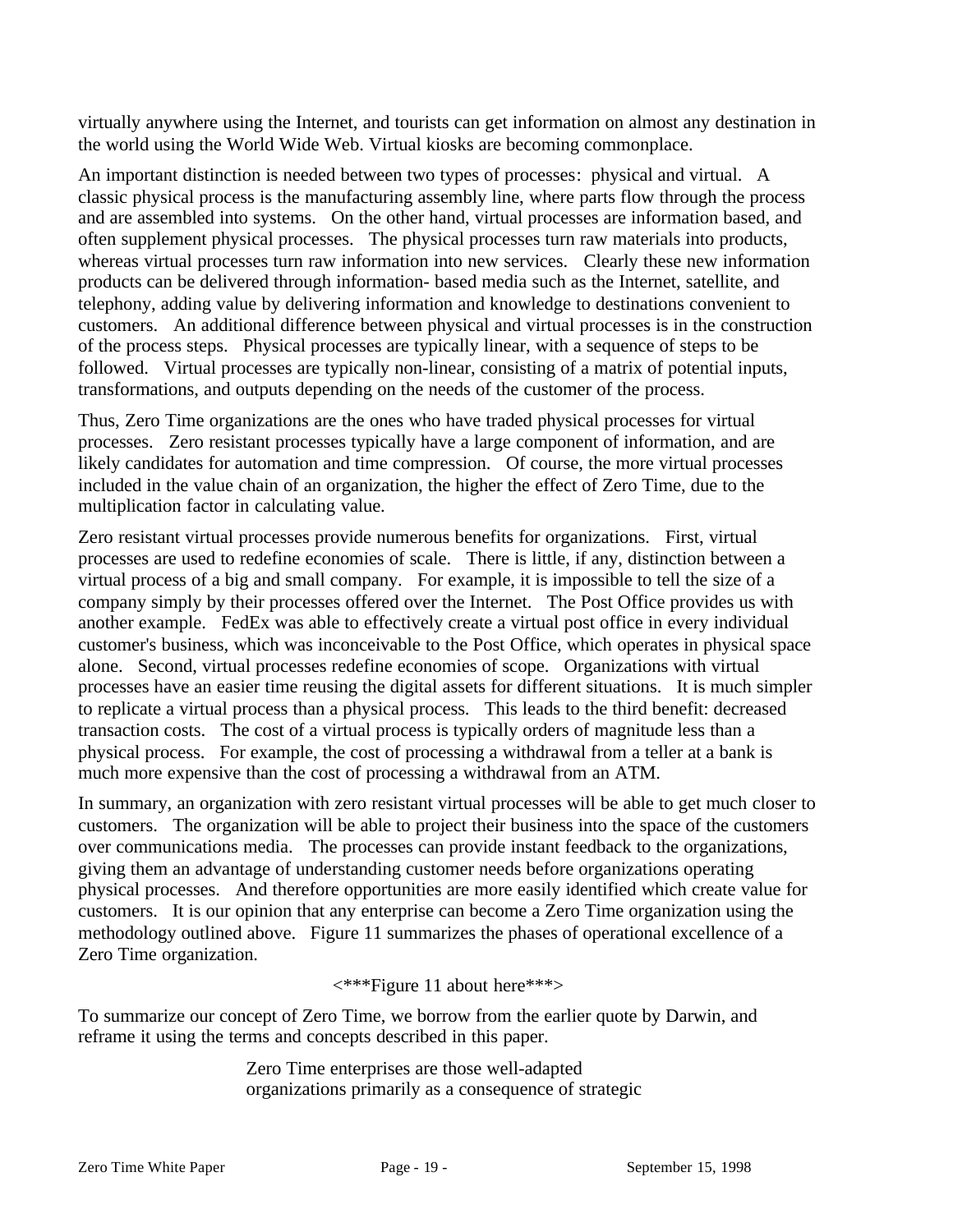evolution, namely within the context of its core value system, they use time as the paramount driver to experiment, select, and act through rapid learning cycles in order to achieve its vision of instant customerization.

# **Being a Zero Time Organization**

*"To boldly go where no one has gone before…"* Star Trek

In their book *Discipline of Market Leaders,*<sup>21</sup> Treacy and Wiersema discuss the cultures of the three kinds of market leaders: operational excellence, customer intimacy, and product leadership. They conclude that the operating model for each market leader is sufficiently different to the degree that people who are comfortable in one usually do not fit effectively with a different operating model. However, Geoffrey Moore, in his best seller *Inside the Tornado*, <sup>22</sup> considers that these three models fit well into the life cycle of a high-tech organization. He believes that it is imperative for an organization to change its operating model before it can pass to the next state of growth. We believe that the phenomenon observed by Moore is not restricted to high tech companies only. In our opinion, a Zero Time organization diffuses the cultural boundaries among these three different models, and transcends their differences by focussing on the unifying principle of time. By considering time as the most important independent variable, we believe there is a unifying culture that will automatically lead to the evolution of the operating model in its life cycle.

One of the key characteristics of a Zero Time organization is that the entire organization can reside in each of its employees, each of its products, and each of its services. In other words, essential knowledge of the entire organization can be embedded into each of its components, which is also "whole"

The most important differentiation of a Zero Time organization from others is that of a shift from mechanical to a holistic mindset. *A Zero Time organization has the ability to see differently and has the ability to act instantly.* It is this combination of abilities that, in our opinion, provides the capability to instantly convert knowledge into customer value. And this will be the key competitive edge for businesses in the  $21<sup>st</sup>$  century.

In sum, the organization model for the  $21<sup>st</sup>$  century is the Zero Time organization. This organization is one that embodies the five disciplines of Zero Time , and effectively provides instant customerization. It is our belief that Zero Time organizations will own their customers as customers come to realize the value provided by the Zero Time organization–resolved problems, reduced costs, etc. Speed and variety, tools for non-Zero Time organizations, are actually embedded into the processes and activities of the Zero Time organization. Managers who begin to build a Zero Time organization will be the leaders in the next wave of business change. These managers will be the ones who understand the importance of a value-driven organization. They will be imbued with a series of beliefs and values that support Zero Time as it is conceived for their specific industries. These managers will be the ones who are not afraid to empower their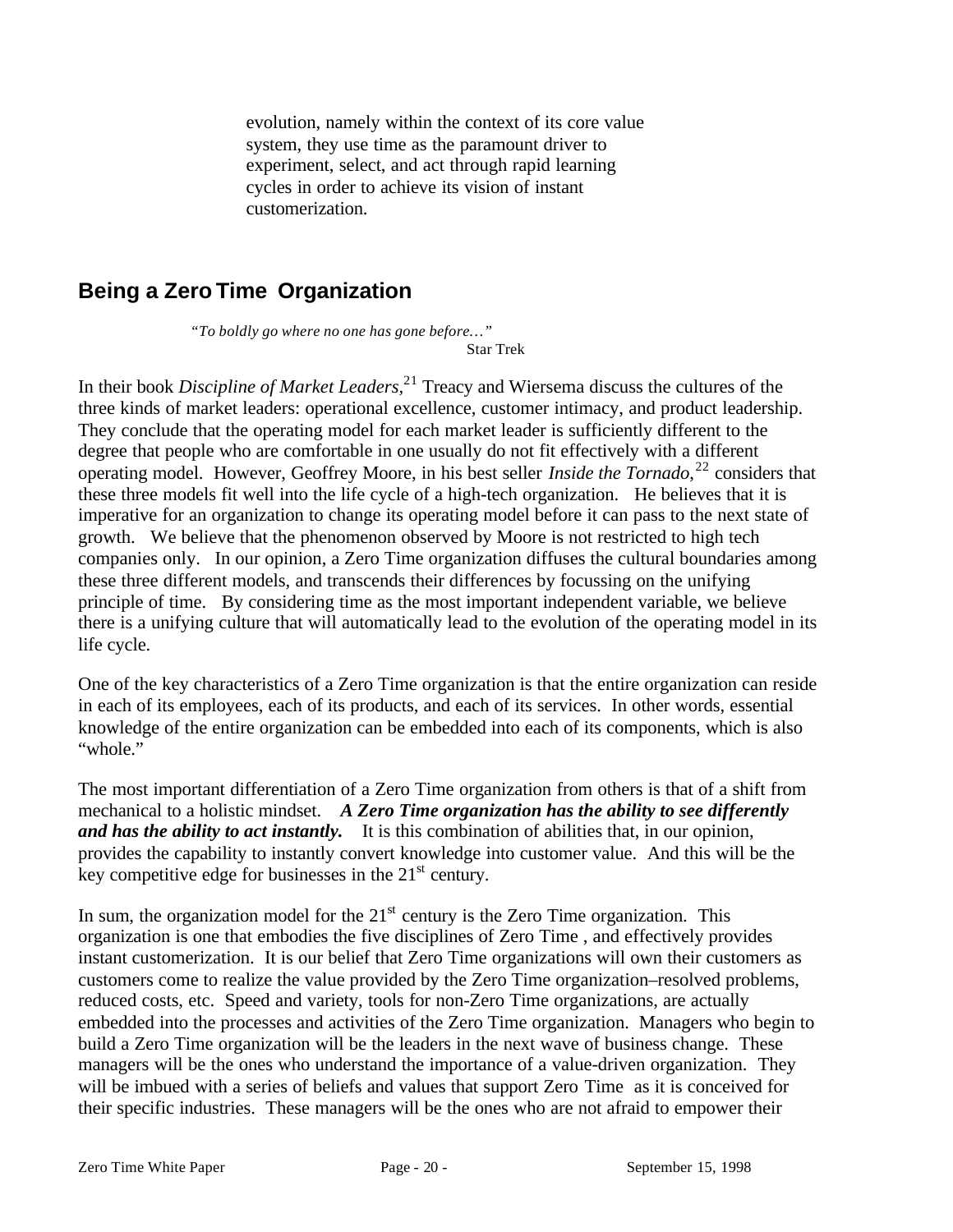employees, teams, and subunits. They will be the ones who cultivate a culture where power is gained from not only knowledge, but the sharing of knowledge. And these managers will be the ones who understand that the only certain fact about their industrial environment is that it will change. Zero Time organizations are the ones that can quickly and effectively adapt to rapid, continuous change.

> *"I have tried to paint the picture of what such an organization would be like and how it might be built – so that people can see the choice that exists. The choice, as is always the case, is yours."*

Peter Senge, The Fifth Discipline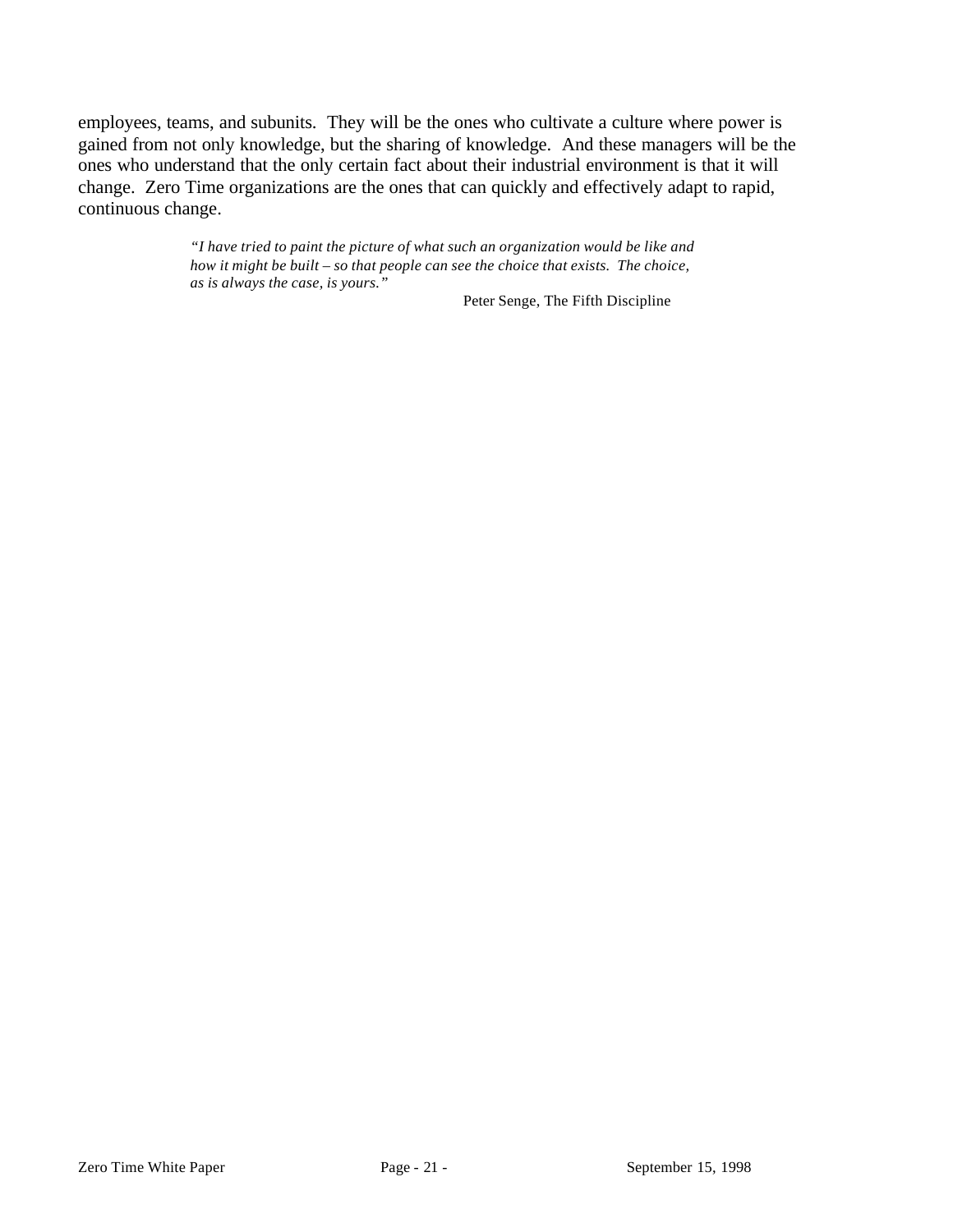### **References:**

J.I. Cash and K. E. Ostrofsky, 1991. *Otis Elevators: Managing The Service* Force. Harvard Business School Case Study.

Davenport, Tom and Pearlson, Keri. 1998. "Two Cheers for the Virtual Office"*. Sloan Management Review*, Cambridge, Massachusetts, August, 1998.

Davis, Stan, 1996. *Future Perfect*. New York: Addison-Wesley.

Davis, Stan and Meyer, Christopher, 1998. *Blur*. Reading, Massachusetts: Perseus Books.

Eisenhardt, Kathleen M. and Brown, Shona L., 1998, "Time Pacing: Competing in Markets That Won't Stand Still." *Harvard Business Review*, Boston, MA, March/April 1998.

Fradette, Michael and Michaud, Steve, 1998, *Corporate Kinetics*. New York: Simon and Schuster.

Hammer, Michael and Champy, James, 1992, *Reengineering the Corporation*. Boston, Massachusetts: Harvard Business School Press.

Magreta, Joan. 1998. "The power of Virtual Integration: An interview with DELL Computer's Michael Dell"*. Harvard Business Review*, March-April, 1998,72-85.

Moore, A. Geoffrey, 1995. *Inside the Tornado.* Harper Business, New York, NY.

McKenna, Regis,1997. *Real Time*, Harvard Business School Press, Boston, MA.

Pearlson, Keri. 1995. *Federal Express*. University of Texas at Austin Case Study.

Pearlson, Keri. 1996 *Continental Airlines*. University of Texas at Austin Case Study.

Pearlson, Keri. 1998. *Creating the IS&S Organization: General Motors*. University of Texas as Austin Case Study.

Rammamoorthy, C.V. 1997. *Product Evolution.* Journal of Integrated Design & Process Science, September, 1997, 17-20.

Senge, Peter, 1990. *The Fifth Discipline*, New York: Double Day Currency.

Stalk Jr. George, and Hout Thomas.1990. *Competing Against Time*, New York: McGraw Hill, 1990.

Tapscott, Don,1996. *Digital Economy*, New York: McGraw Hill.

Teresko, John. 1998. *Replacing Inventory with IT*. Industrial Week, May, 1998. 38-42.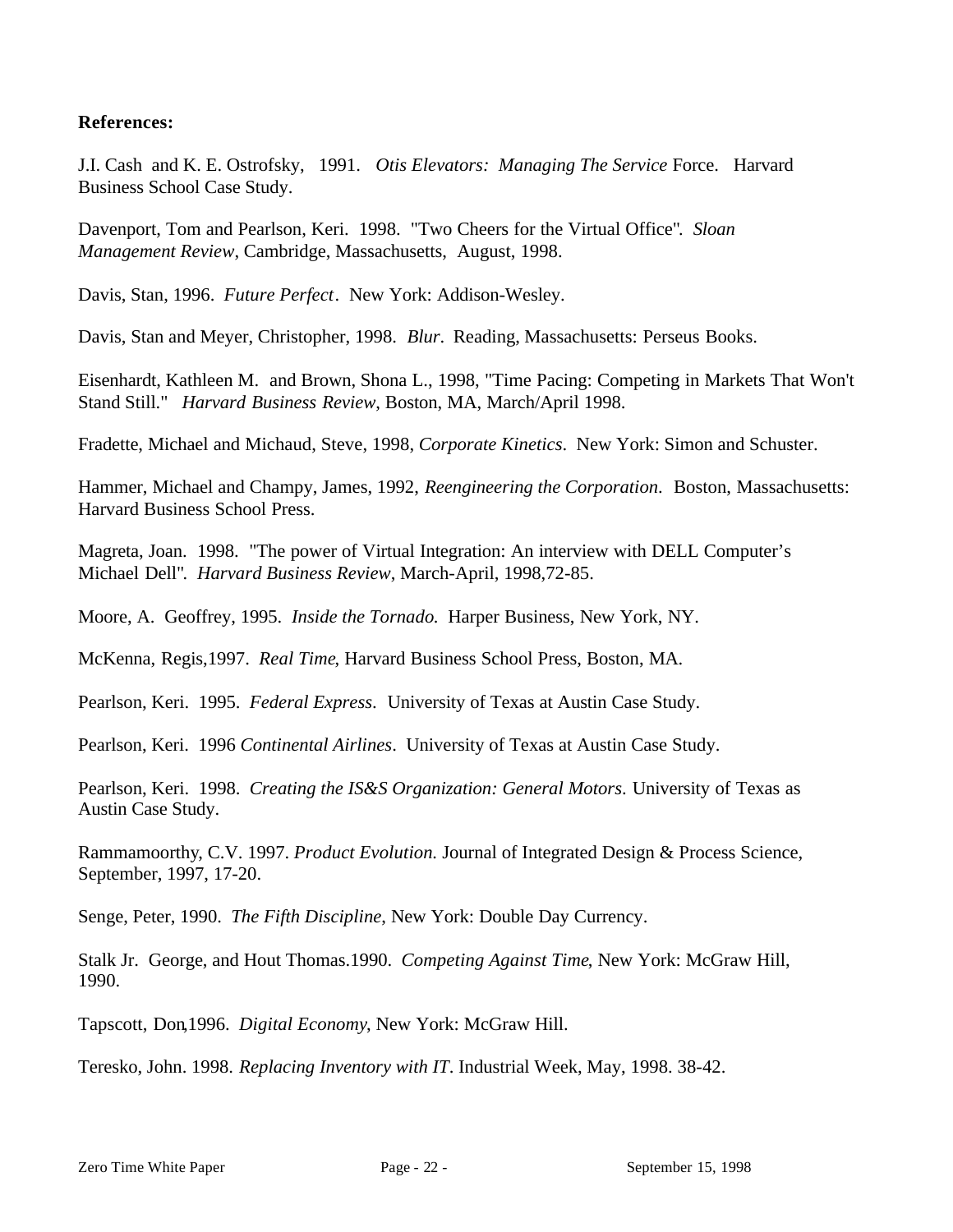Treacy, Michael and Wiersema, Fred, 1995. *The Discipline of Market Leaders*, Cambridge, Massachusetts: Addison Wesley.

Yeh, Raymond T, et al., 1991. "A Common Sense Management Model", *IEEE Software,* Nov. 1991, 23-33.

Yeh, Raymond T, 1997. "Designing Holistic Enterprise Evolution", *Journal of Integrated Design and Process Science*, Sept. 1997, 17-23.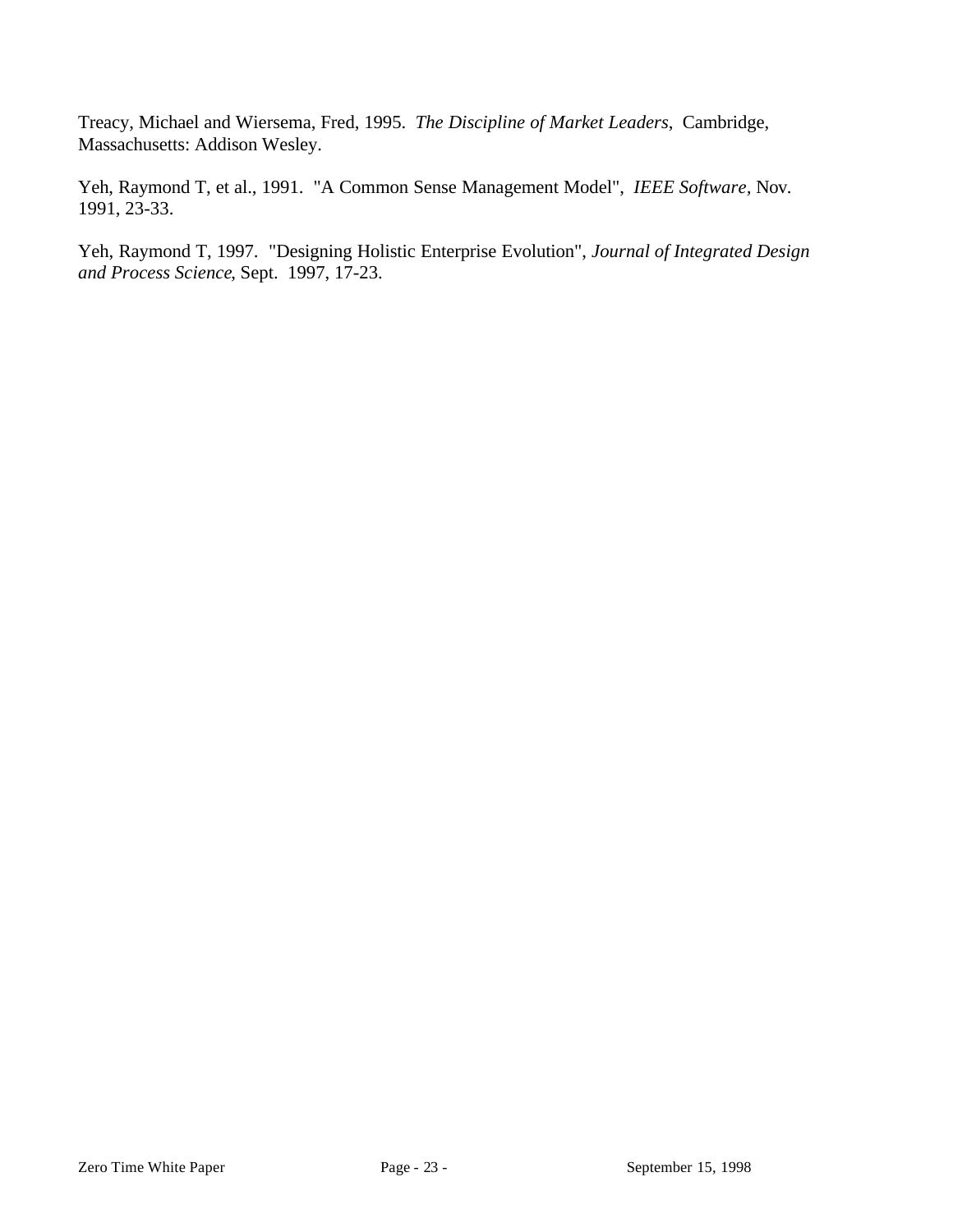| <b>Conventional Wisdom</b> | <b>Zero Time Thinking</b>    |
|----------------------------|------------------------------|
| Remedial Medicine          | <b>Preventative Medicine</b> |
| Quality Management         | <b>Zero Defects</b>          |
| Mechanistic                | Holistic                     |
| Either/Or                  | Simultaneity                 |
| Do                         | Being                        |
| Control                    | Letting Go                   |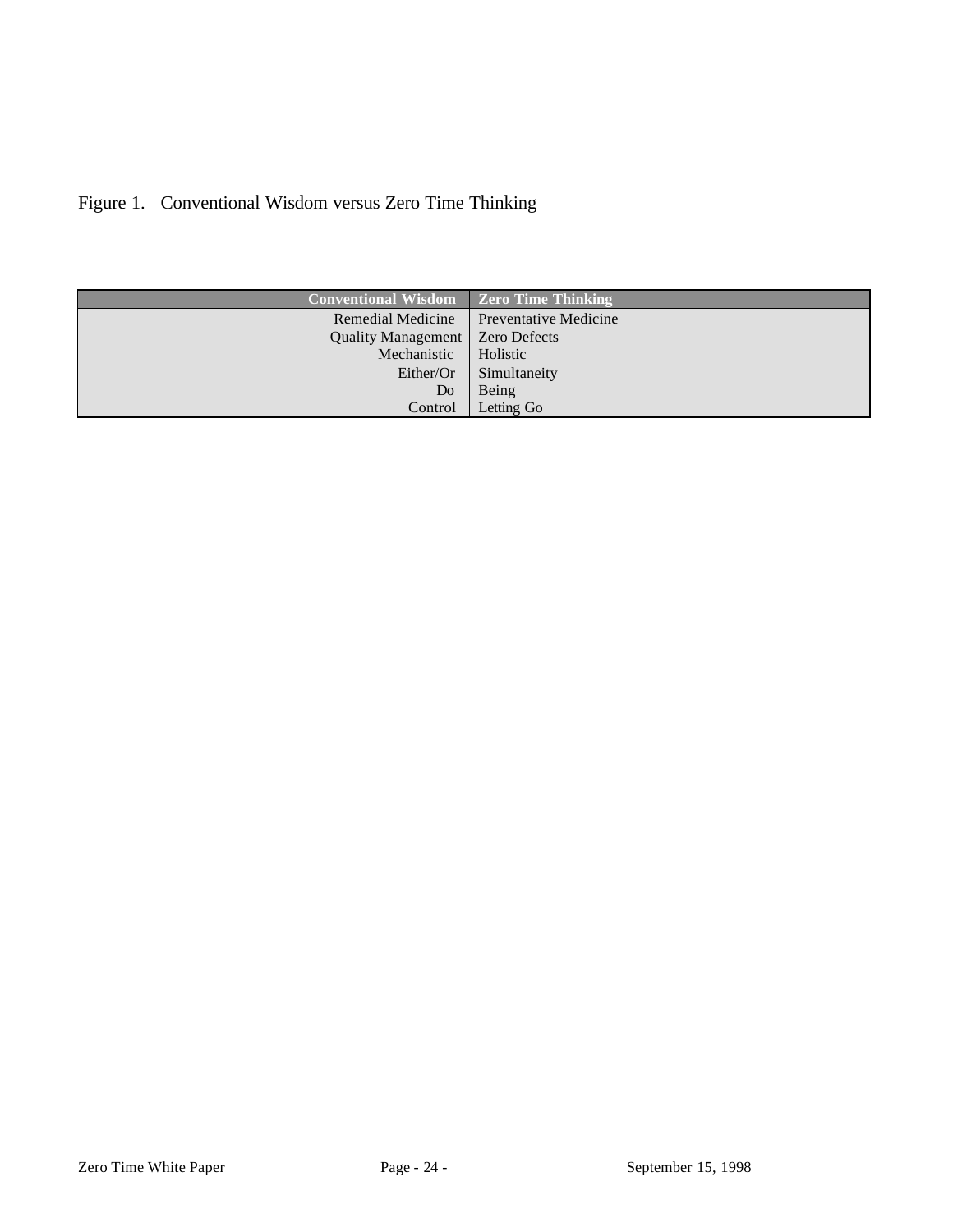Figure 2. Supply-Chain for Agricultural Goods

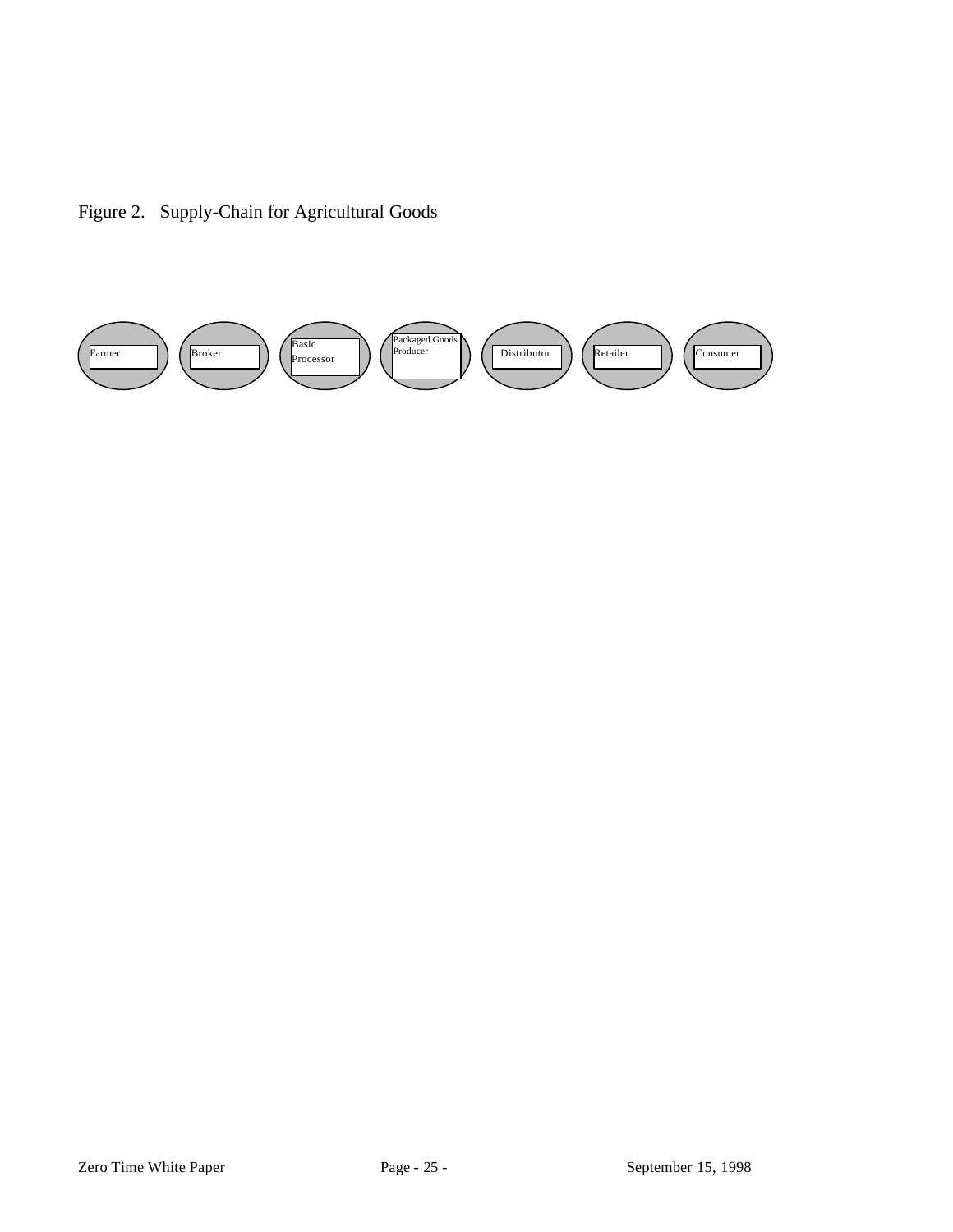| <b>Discipline</b>    | <b>Description</b>                                                        |
|----------------------|---------------------------------------------------------------------------|
| Zero-value-gap       | Core values of company are based on customers' values and these           |
|                      | values are shared across entities.                                        |
| Zero-learning-gaps   | Capacity to continuously learn and create knowledge, then convert it      |
|                      | into customer value instantly.                                            |
| Zero-management-gaps | Every part of the organization is in itself a whole, complete entity with |
|                      | the ability and authority to function independently.                      |
| Zero-process-gaps    | The property in which there are no obstacles to completing any required   |
|                      | tasks, processes, or activities.                                          |
| Zero-inclusion-gaps  | All individuals and groups who need to be involved are automatically      |
|                      | included when the process takes place.                                    |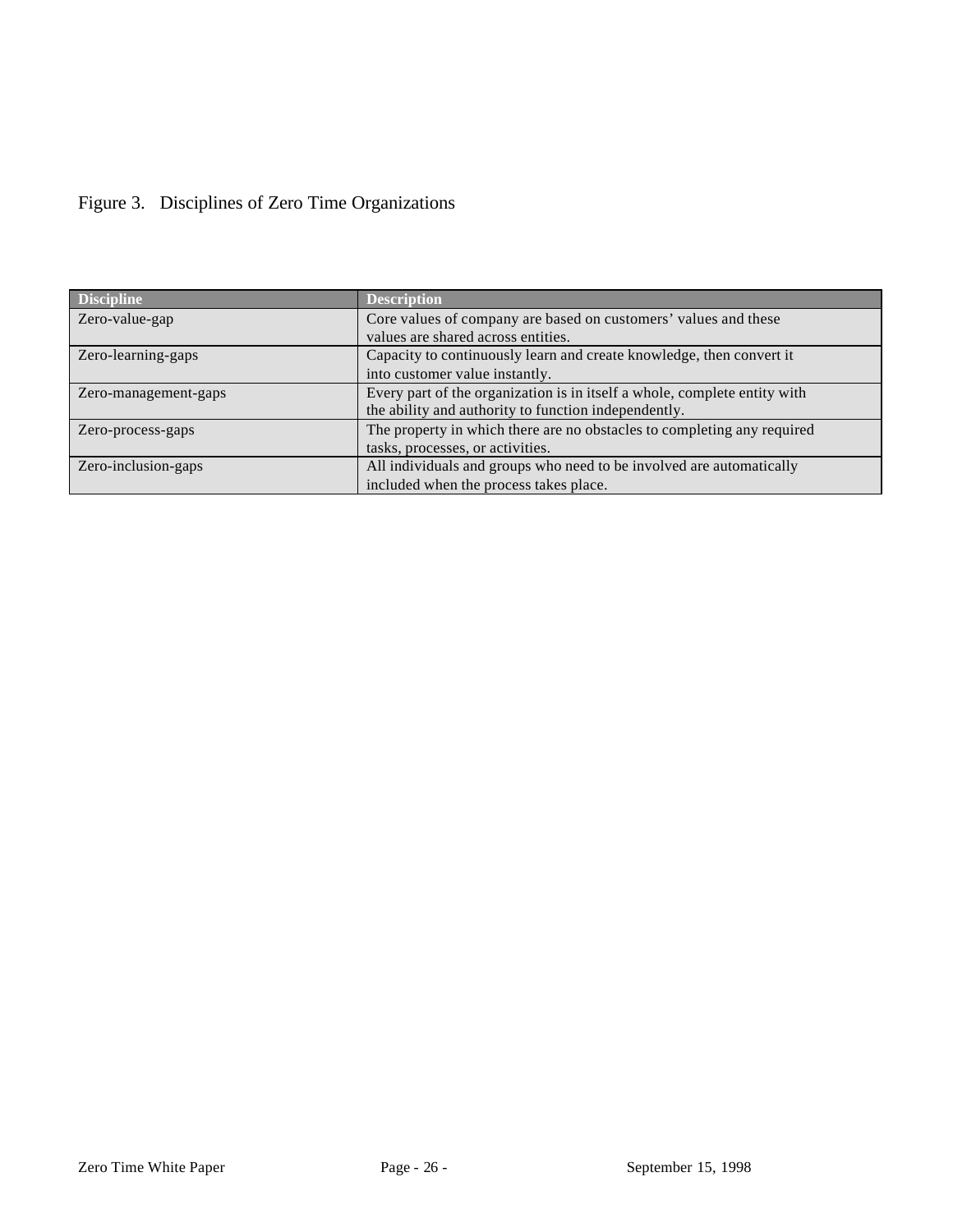| <b>Model</b>                | <b>Description</b>                                           |
|-----------------------------|--------------------------------------------------------------|
| <b>Emergency Room Model</b> | Everything necessary to satisfy the customers' needs and     |
|                             | choices is waiting, accessible whenever needed.              |
| Disneyland Model            | A bounded set of choices is available, from which each       |
|                             | customer selects whatever he or she wants.                   |
| Hybrid Model                | Reasonable set of choices is available coupled with a way to |
|                             | customize these choices to meet whatever need customer has.  |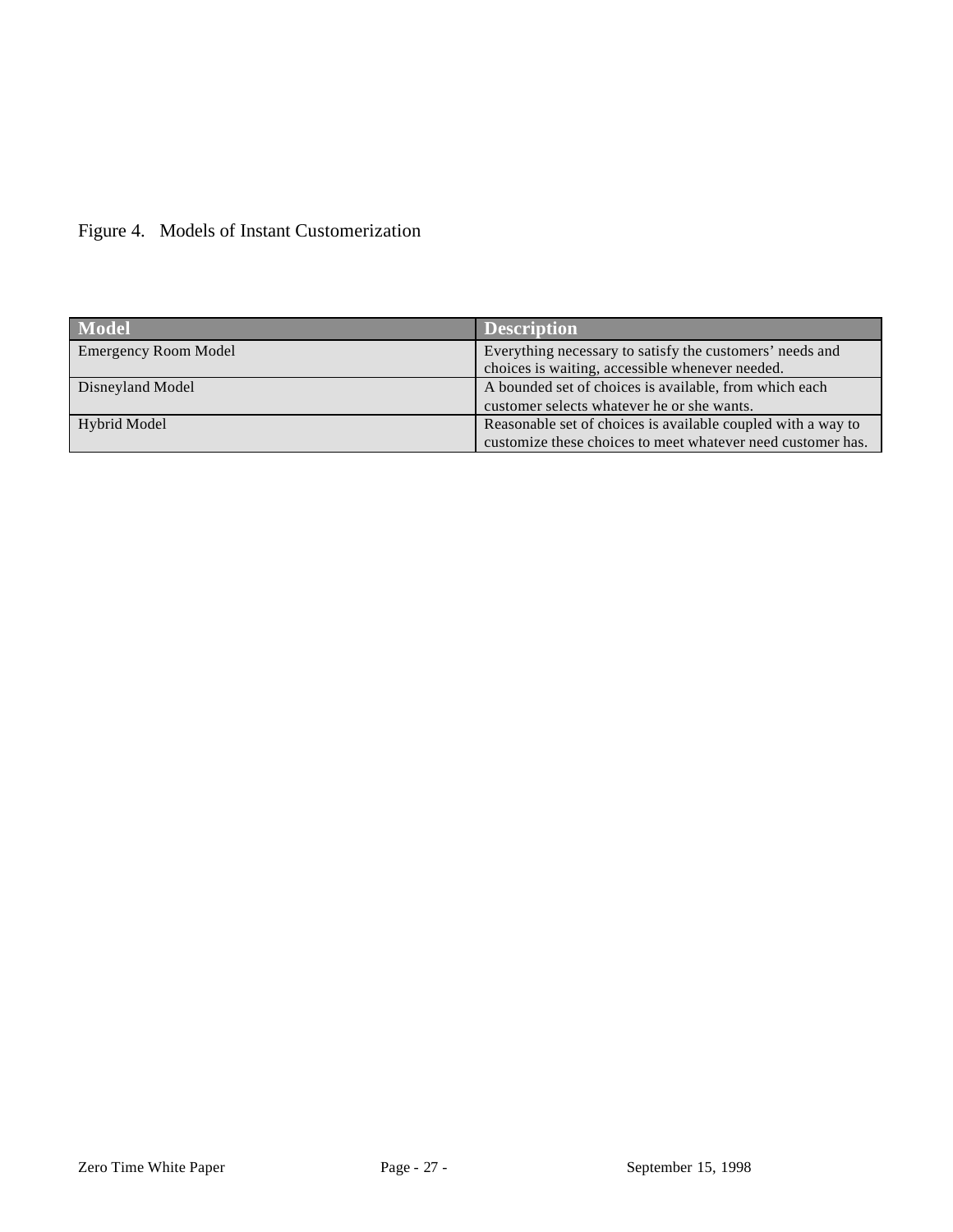# Figure 5: Comparison of Popular Theories and Zero Time

| Theory                                 | <b>Brief Summary</b>                                                                                                                              | Comparison with Zero Time                                                                                                                                                                                                                                |
|----------------------------------------|---------------------------------------------------------------------------------------------------------------------------------------------------|----------------------------------------------------------------------------------------------------------------------------------------------------------------------------------------------------------------------------------------------------------|
| Reengineering <sup>23</sup>            | Business process redesign using<br>discontinuous change.                                                                                          | Zero-process-gaps is the process-focused aspect of Zero<br>Time. But Zero Time is more broadly focused than<br>reengineering.                                                                                                                            |
| Real Time <sup>24</sup>                | Shrink existing process cycle time as<br>small as possible.                                                                                       | The goal is similar $-$ short process cycle time $-$ but the<br>Real Time approach is one of incremental change and<br>the focus is on the end customer, not the multiple<br>stakeholders identified by Zero Time.                                       |
| One-to-One $^{25}$                     | Deal with each customer<br>individually.                                                                                                          | Zero-value gap embodies this concept in the Zero Time<br>disciplines. But Zero Time also includes process and<br>human resource aspects absent in One-on-One.                                                                                            |
| $Blur^{26}$                            | The rate of change is so fast, lines<br>between buyer and sellers, product<br>and services, and employee and<br>entrepreneurs are no longer clear | Blur includes aspects of zero-inclusion-gaps, zero-value-<br>gap, Zero learning gaps and zero-process-gaps. But<br>focus is on the organization and economy levels, not the<br>individual or group levels, which is the holonics aspect<br>of Zero Time. |
| Virtual<br>Integration <sup>27</sup>   | The concept of using information<br>systems to integrate geographically<br>distant entities.                                                      | Zero Time also includes this concept, but integrates it<br>with process goals, organizational characteristics, and<br>customer values.                                                                                                                   |
| Corporate<br>Kinetics <sup>28</sup>    | Organizations must operate in<br>unpredictable environments and must<br>sense and respond immediately.                                            | This is the closest theory to Zero Time. But Zero Time<br>has a significant focus on organizational trust and<br>holonic thinking that is missing in Corporate Kinetics.                                                                                 |
| Knowledge<br>Management                | Processes and structures to make an<br>organization's information useful and<br>of value.                                                         | One of the dimensions of Zero Time directly correlates<br>to Knowledge Management. But Zero Time integrates it<br>with organizational design considerations.                                                                                             |
| Empowerment                            | Individuals in the organization must<br>have responsibility to make decisions<br>and authority to ensure they are<br>carried out.                 | Zero Time requires individual and group empowerment.<br>But Zero Time also describes process and organization<br>goals that in addition, require trust, which is necessary<br>for successful empowerment                                                 |
| Learning<br>Organization <sup>29</sup> | Organizations are learning organisms<br>which involves empowerment,<br>alignment and trust.                                                       | Zero Time requires the organization to be a learning<br>organization, but takes the concept further to relate it to<br>time and process design.                                                                                                          |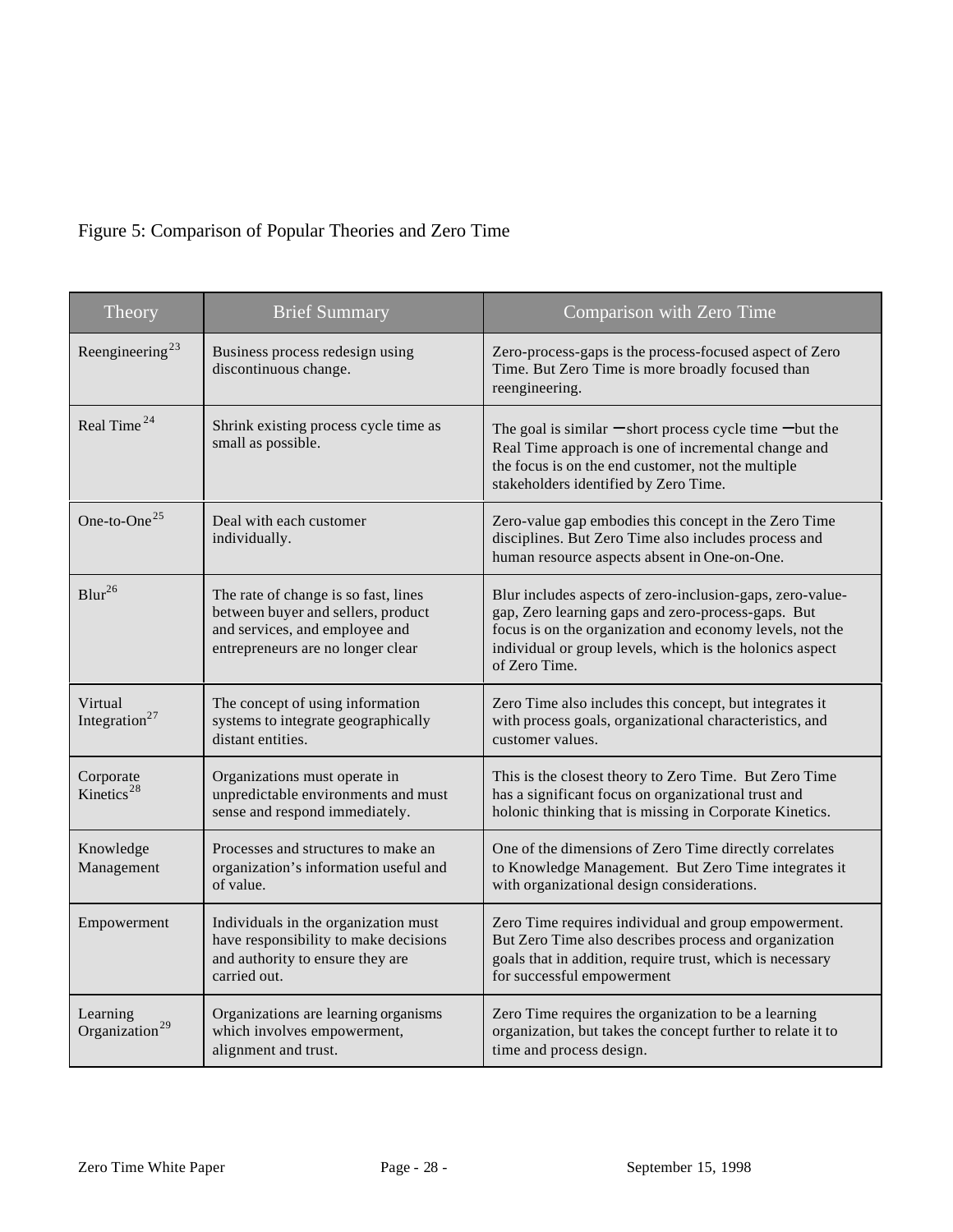# Figure 6: Overlap of Popular Theories with Zero Time Disciplines

| Theory                   | Zero-<br>value-gap | Zero<br>learning<br>gaps | Zero-<br>management<br>-gaps | Zero-process-<br>gaps | Zero-<br>inclusion-<br>gaps |
|--------------------------|--------------------|--------------------------|------------------------------|-----------------------|-----------------------------|
| Zero Time                | XX                 | XX                       | XX                           | XX                    | XX                          |
| Reengineering            |                    |                          | X                            | XX                    |                             |
| <b>Real Time</b>         | X                  |                          |                              | XX                    |                             |
| One-to-One               | XX                 |                          |                              |                       | X                           |
| Blur                     | X                  | X                        |                              | XX                    | XX                          |
| Virtual<br>Integration   |                    |                          |                              | XX                    | XX                          |
| Corporate<br>Kinetics    | X                  | XX                       |                              | XX                    |                             |
| Knowledge<br>Management  |                    | XX                       |                              |                       |                             |
| Empowerment              |                    |                          |                              | XX                    |                             |
| Learning<br>Organization |                    | XX                       | XX                           |                       | X                           |

|  | (Note: XX indicates major overlap, X indicates minor overlap) |  |  |  |
|--|---------------------------------------------------------------|--|--|--|
|  |                                                               |  |  |  |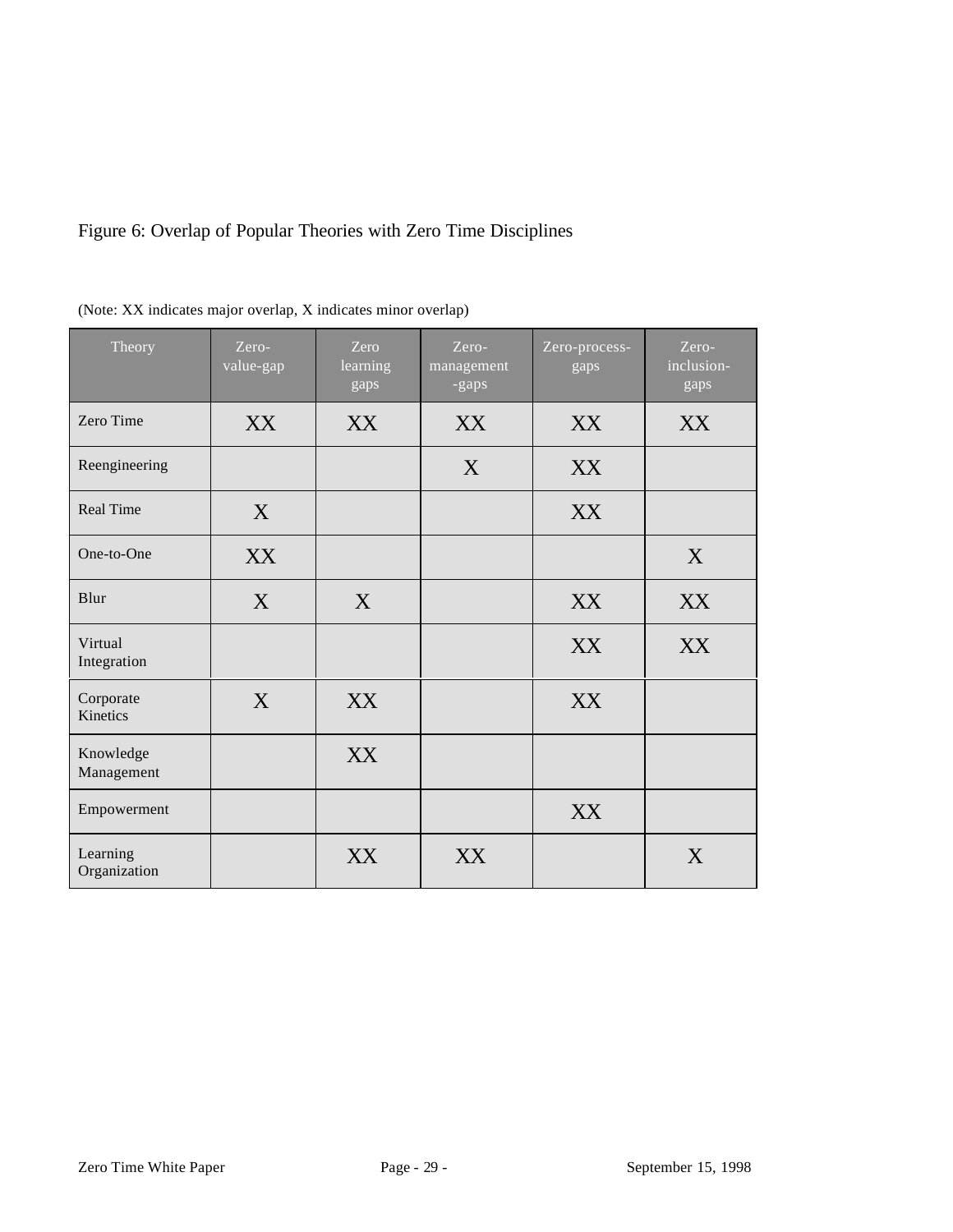Figure 7. Three Models of Personal Computer Industry Value Chains<sup>30</sup>

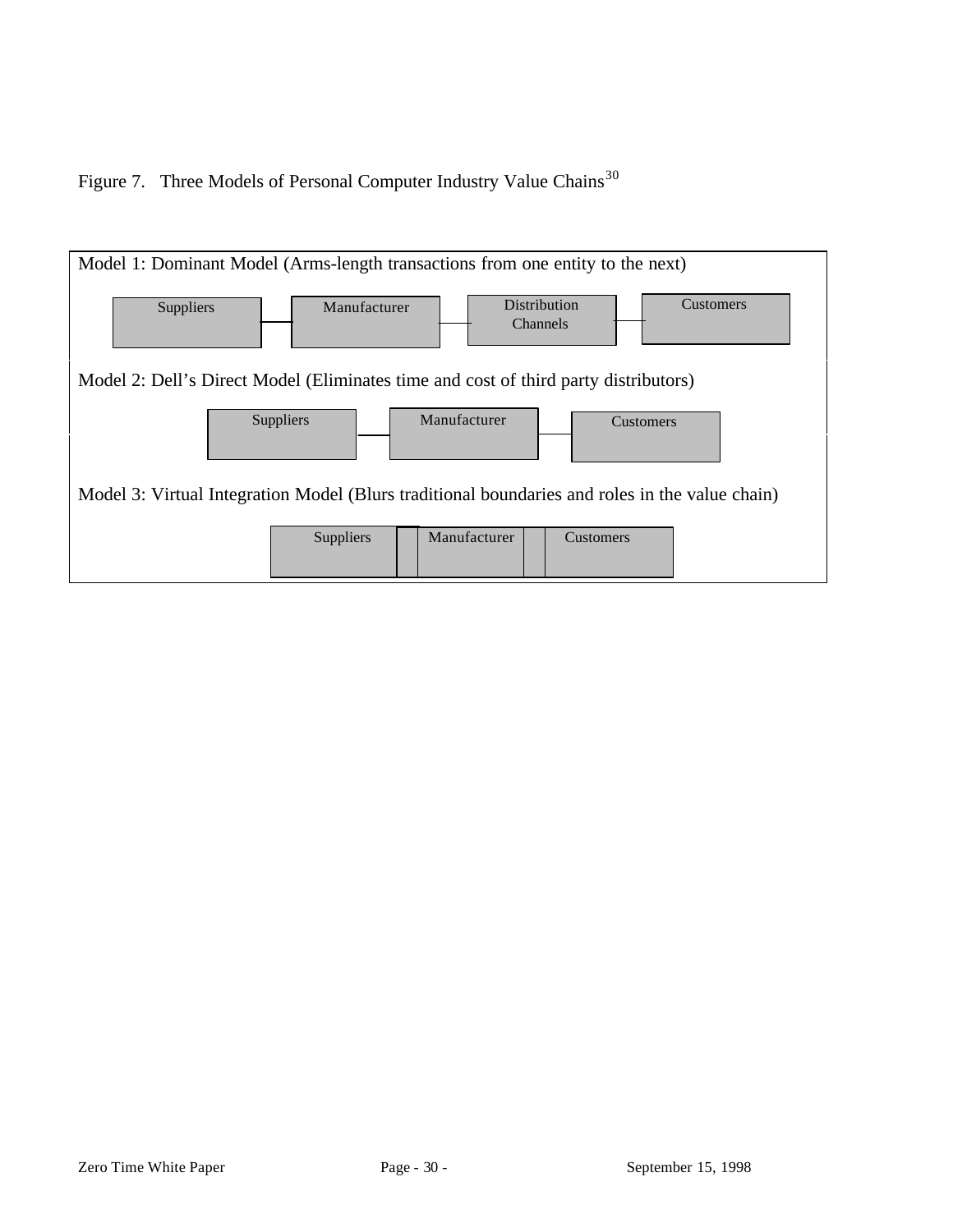#### Figure 8: The Dell Direct Model (Source: Dell Corporate Web site, May 1998)

Dell's award-winning customer service, industry-leading growth and financial performance continue to differentiate the company from competitors. At the heart of that performance is Dell's unique direct-tocustomer business model. "Direct" refers to the company's relationships with its customers, from home-PC users to the world's largest corporations. There are no retailers or other resellers adding unnecessary time and cost, or diminishing Dell's understanding of customer expectations. Why are computer-systems customers and investors increasingly turning to Dell and its unique direct model? There are several reasons:

•Price for Performance. By eliminating resellers, retailers and other costly intermediary steps together with the industry's most efficient procurement, manufacturing and distribution process Dell offers its customers more powerful, more richly configured systems for the money than competitors.

•Customization. Every Dell system is built to order. Customers get exactly, and only, what they want.

•Service and Support. Dell uses knowledge gained from direct contact before and after the sale to provide award-winning, tailored customer service.

•Latest Technology. Dell's efficient model means the latest relevant technology is introduced in its product lines much more quickly than through slow-moving indirect distribution channels. Inventory is turned over every 10 or fewer days, on average, keeping related costs low.

•Superior Shareholder Value. During the last fiscal year, the value of Dell common stock more than doubled. In 1996 and 1997, Dell was the top-performing stock among the Standard & Poor's 500 and Nasdaq 100, and represented the top-performing U.S. stock on the Dow Jones World Stock Index.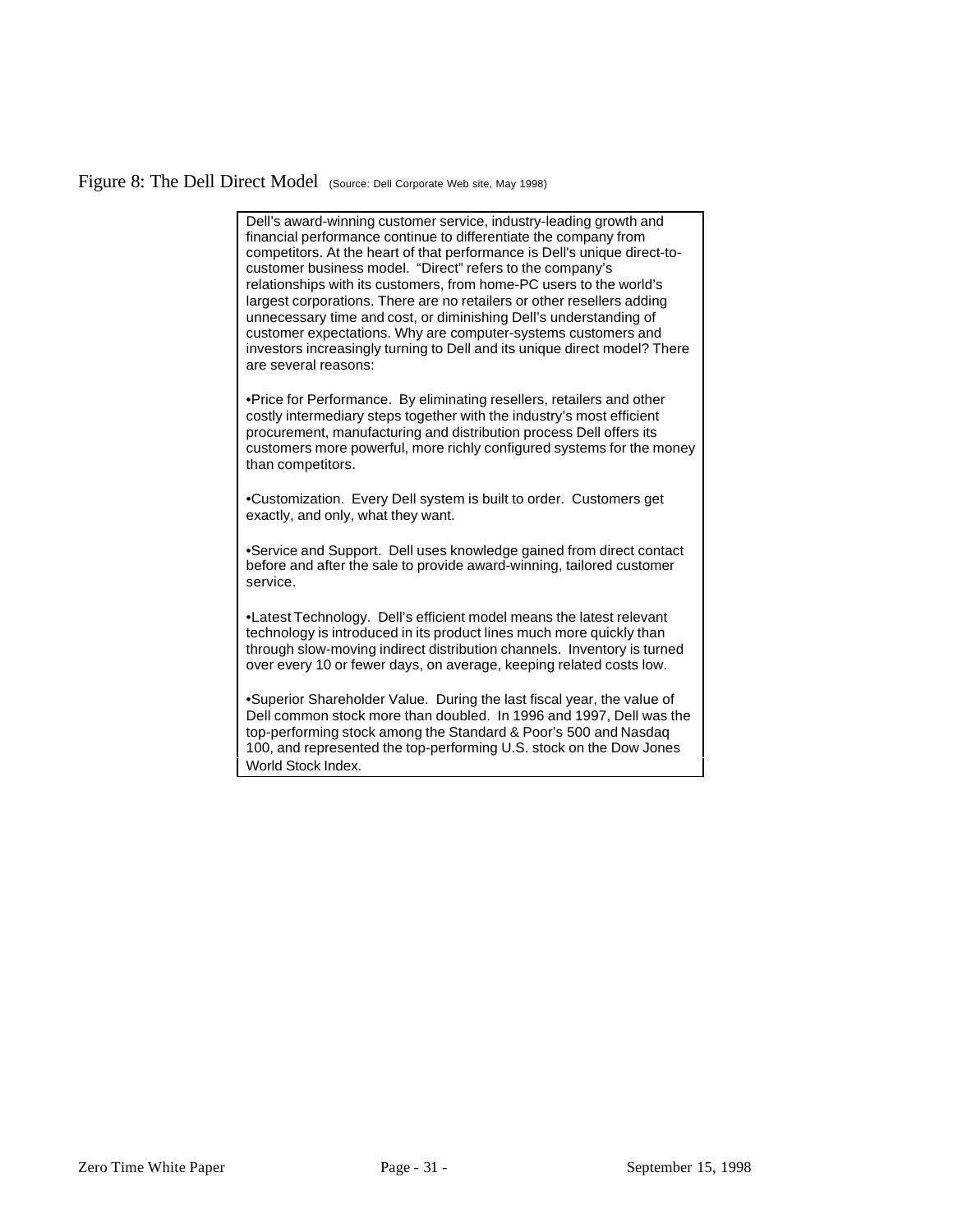|  | Figure 9: Summary of Strategic Visioning Phases |
|--|-------------------------------------------------|
|  |                                                 |

| Phase                                        | Description                                                                                                                                                                 |
|----------------------------------------------|-----------------------------------------------------------------------------------------------------------------------------------------------------------------------------|
| Establish a Deep Rooted Core Value<br>System | Values are the common bond among people in<br>the organization                                                                                                              |
| Define a Strategic Zero Time Vision          | The vision is a customer-focus, value-added goal<br>which drives process time to zero                                                                                       |
| <b>Establish Strategy for Evolution</b>      | Strategic evolution is the purposeful and<br>intentional change and adaptation made to<br>achieve the vision. Strategies include flanking,<br>guerilla, and frontal attack. |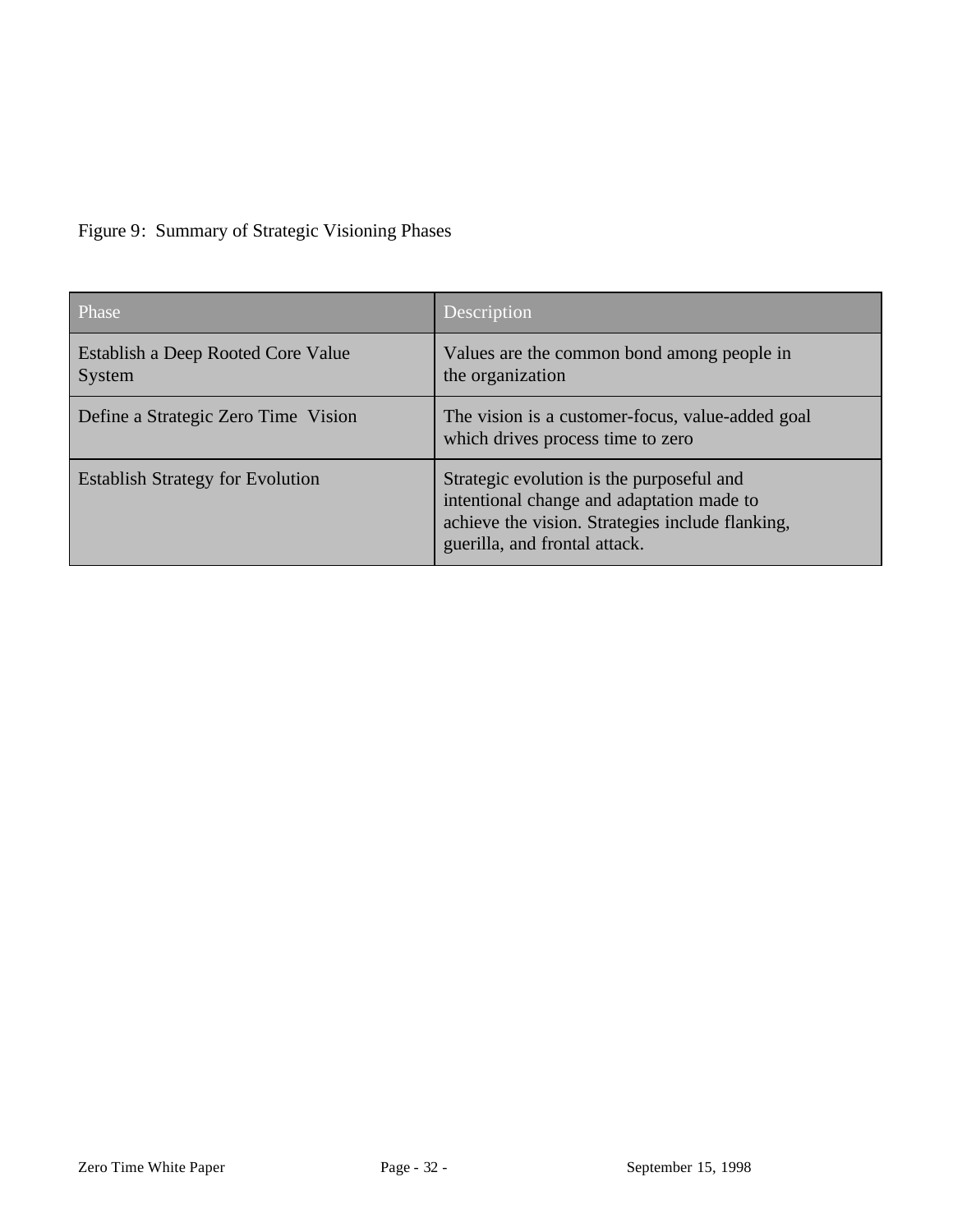

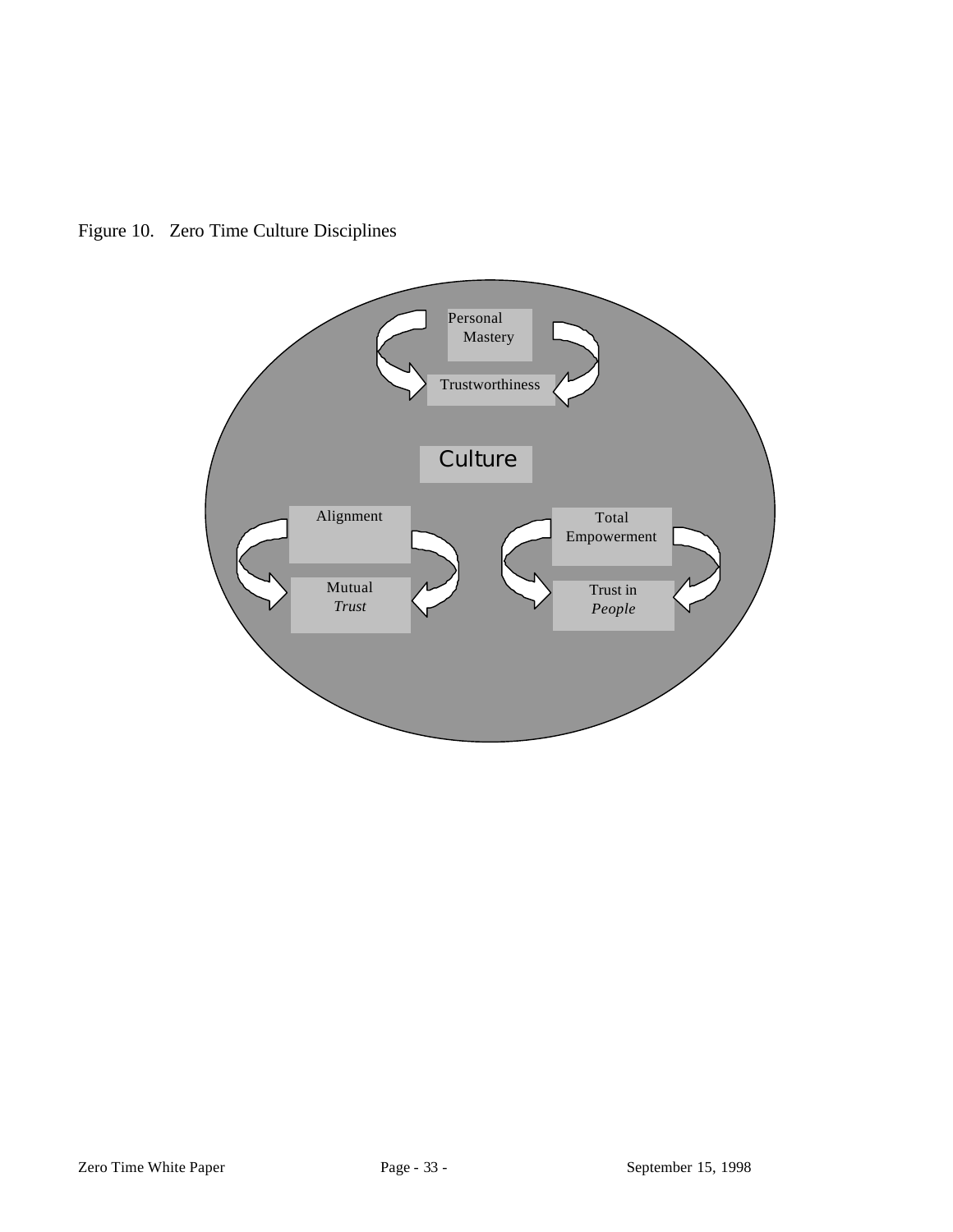| Phase                                     | Description                                                                                                                                                       |
|-------------------------------------------|-------------------------------------------------------------------------------------------------------------------------------------------------------------------|
| Build a Zero learning gaps infrastructure | Relationships between people, technology<br>and organization which are based on<br>informationalization, molecularization,<br>learning and time-based management. |
| Establish a Zero Time culture             | Disciplines of Personal mastery, total<br>empowerment, and alignment that lead to<br>trustworthiness, trust in people and mutual<br>trust.                        |
| Make all processes zero resistant         | All resources are available when needed,<br>and people, technology and knowledge are<br>seamlessly integrated to support process<br>execution.                    |

Figure 11: Concurrent phases of Operational Excellence